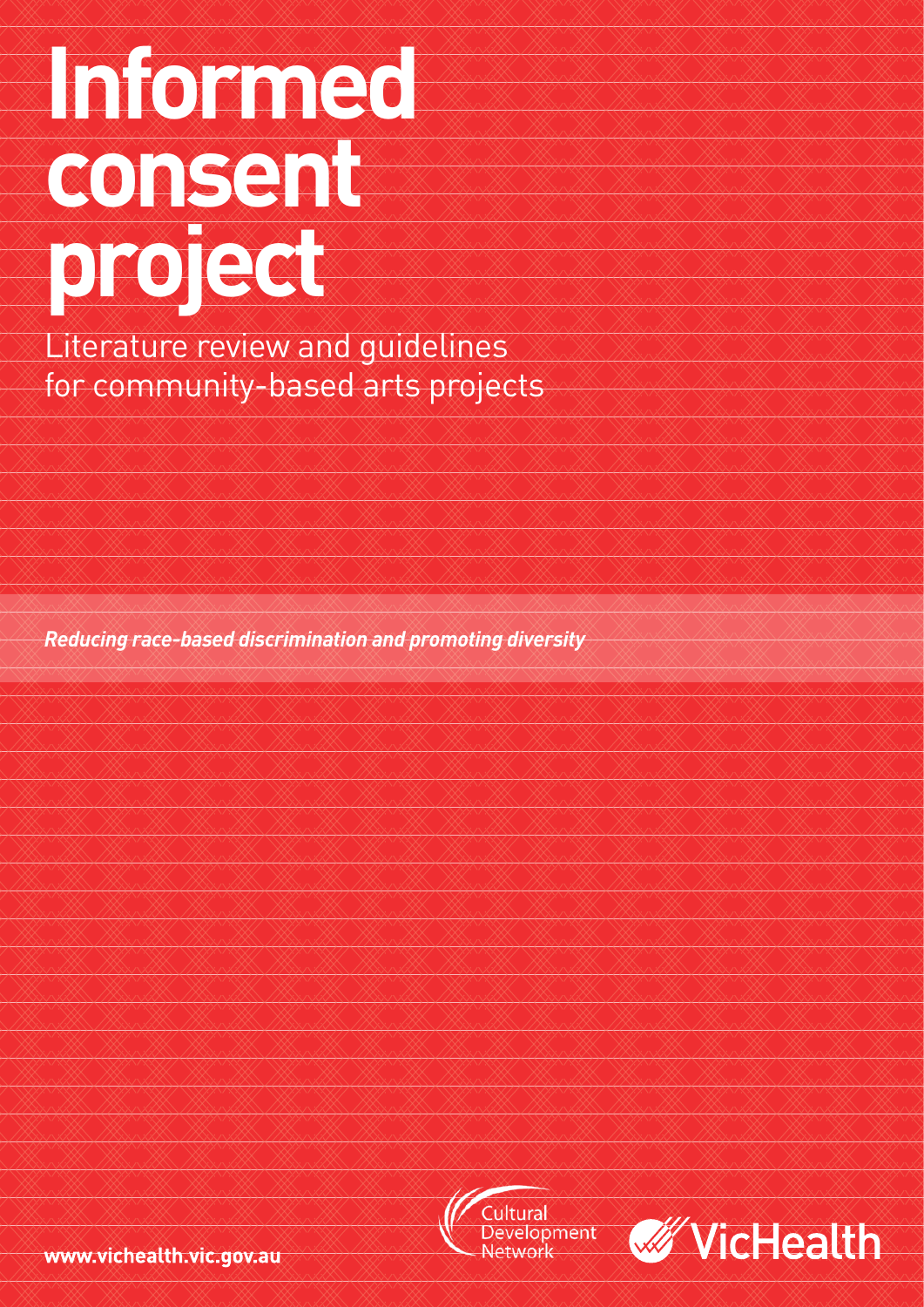#### **Contact:**

Researcher: Pia Smith Project Manager: John Smithies

Cultural Development Network

Level 9, 240 Little Collins Street Melbourne, Victoria

PO Box 324, Flinders Lane Melbourne, Victoria 8009

+61 3 9658 9976

© Copyright Victorian Health Promotion Foundation 2011

Published in February 2011 by the Victorian Health Promotion Foundation (VicHealth) Carlton, Victoria, Australia

ISBN: 978-1-921822-10-0 Publication number: P-047-SC

SUGGESTED CITATION:

Victorian Health Promotion Foundation (VicHealth) 2011. *Informed Consent Project* prepared by Cultural Development Network for VicHealth, Carlton, Australia.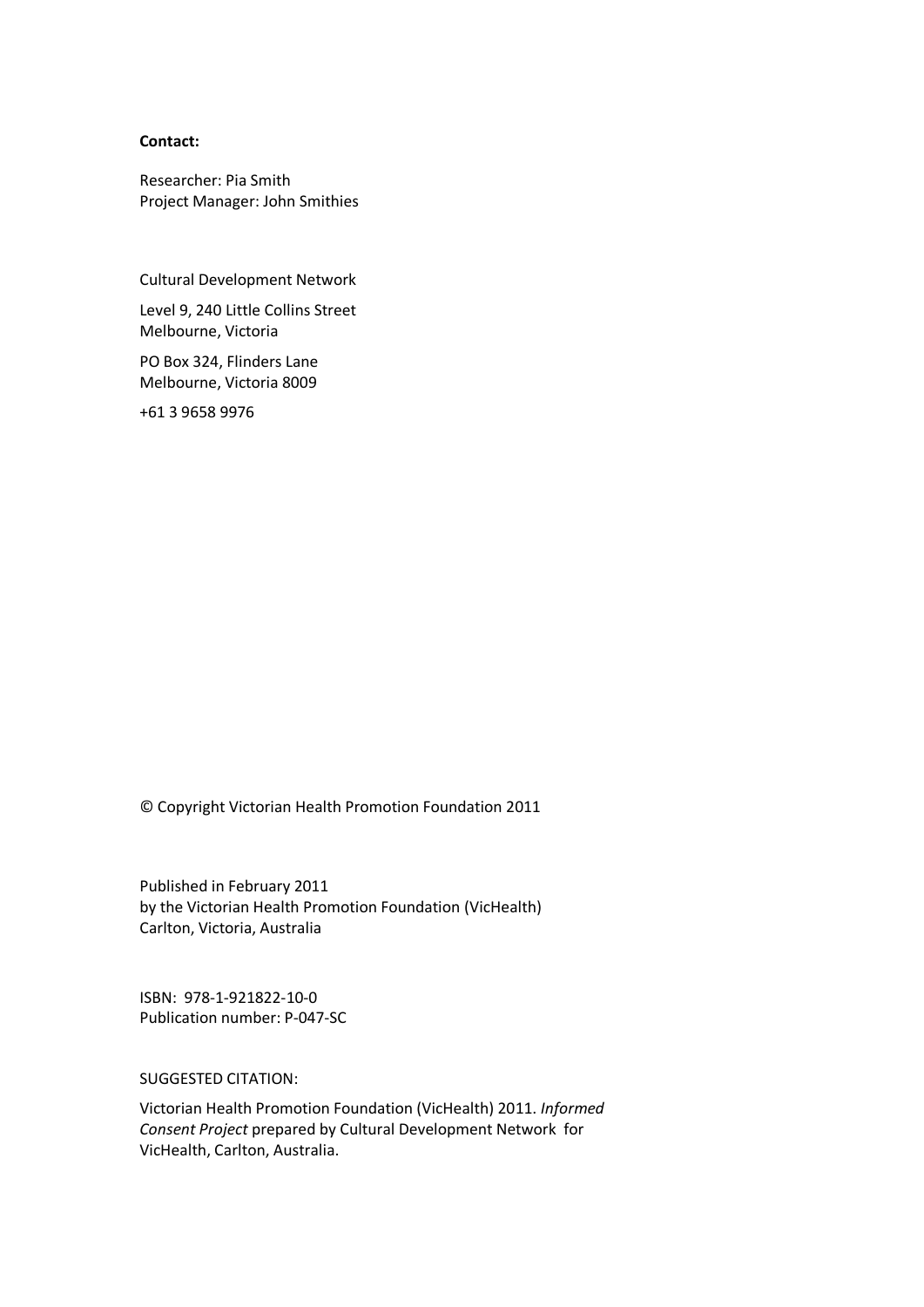# **Informed Consent Project**

**Literature review and guidelines for community-based arts projects**

*Prepared for VicHealth by Cultural Development Network*

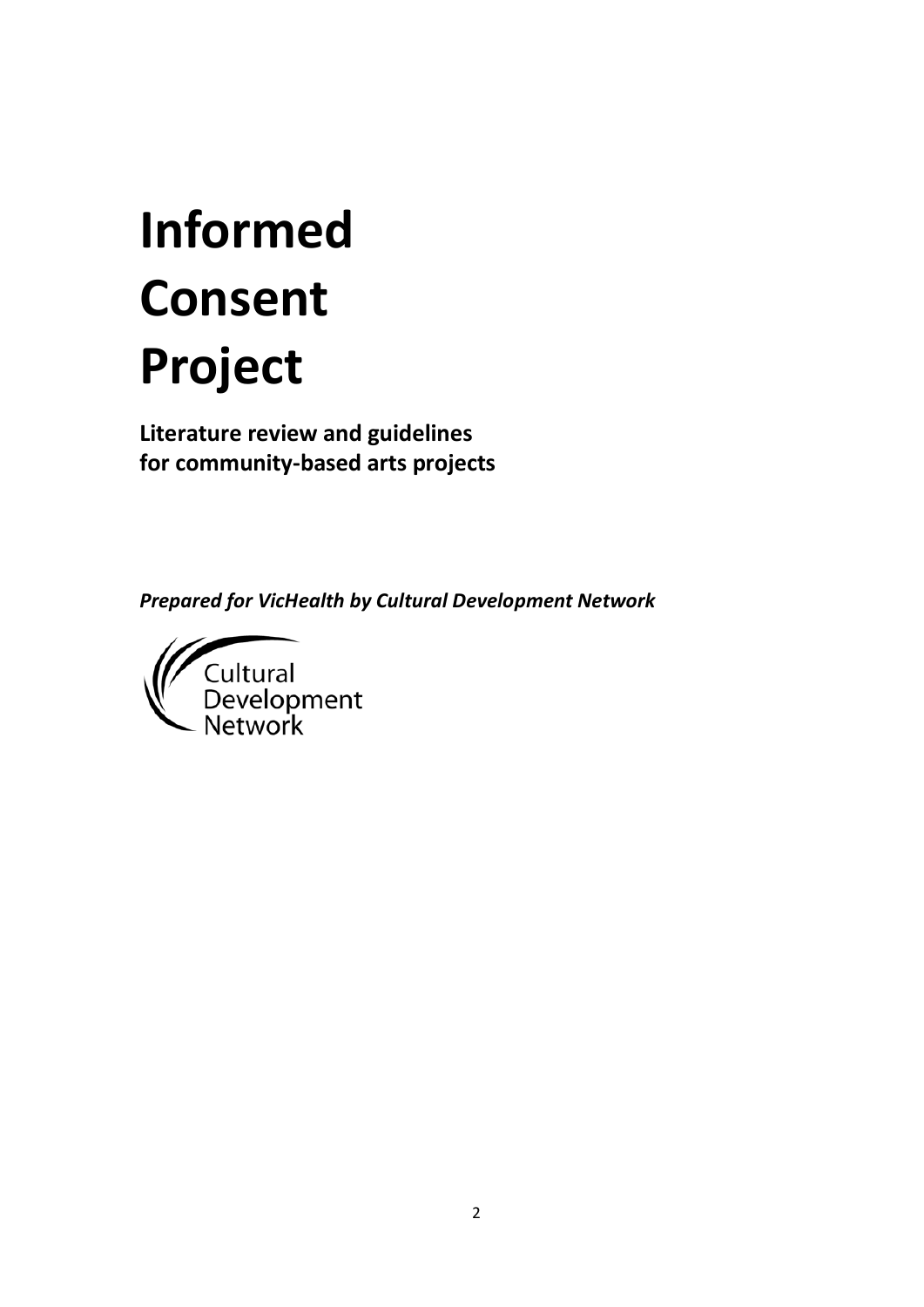#### **Contents**

| Guidelines for informed consent in community-based arts projects17 |
|--------------------------------------------------------------------|
|                                                                    |
|                                                                    |
|                                                                    |
|                                                                    |
|                                                                    |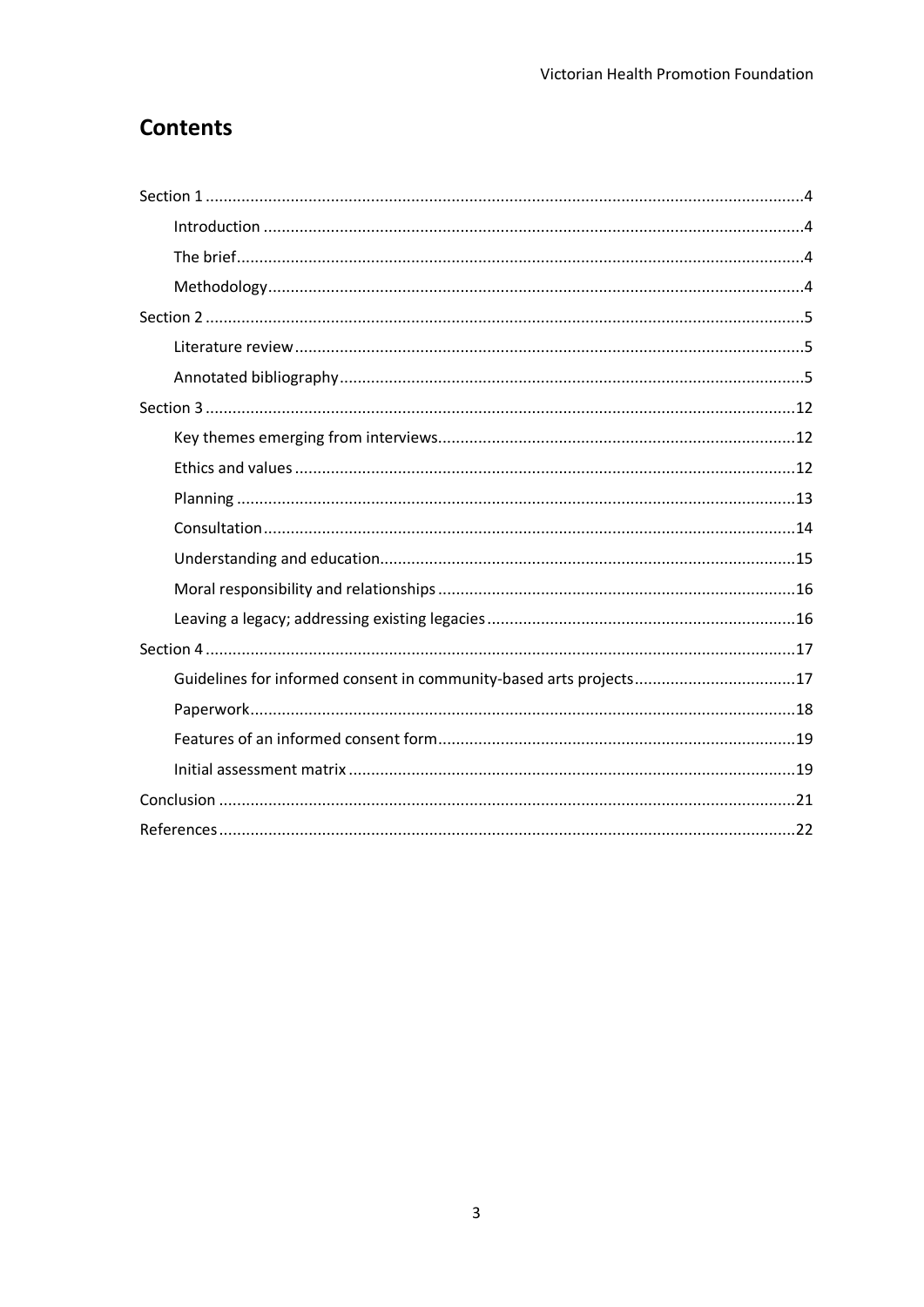# <span id="page-4-0"></span>**Section 1**

#### <span id="page-4-1"></span>**Introduction**

VicHealth recently established the *Promoting Diversity through the Arts* program in recognition that the arts have a long history of supporting diversity, contributing to intercultural understanding and exploring and dealing with issues resulting from discrimination (VicHealth 2009). In their funding guidelines for the program, VicHealth cites community surveys which demonstrate that people from Indigenous, migrant and refugee backgrounds continue to report unacceptably high rates of discrimination and that despite support for cultural diversity in Victoria, intolerant and discriminatory beliefs persist (VicHealth 2009).

Media, arts and popular culture in Victoria do not adequately reflect and represent the cultural diversity of the community, and the *Promoting Diversity through the Arts* program provides an opportunity to address this through its target communities and audiences. However, given these processes may involve disadvantaged groups who have historically been misappropriated, misrepresented or exploited, for example by the media – including young people or people from Indigenous or refugee backgrounds – and potentially sensitive or personal issues and stories, this presents a range of challenges and ethical concerns.

#### <span id="page-4-2"></span>**The brief**

According to brief consultations carried out by VicHealth, there are no formal guidelines or protocols to guide practice for artists working in communities. Based on the concerns outlined above, around giving appropriate consideration to ethical issues when working in communities, VicHealth contracted the Cultural Development Network to carry out a short research project on the development of guidelines for obtaining consent for use of personal stories and images in the public domain. The project involved the preparation of a report, including a review of literature and guidelines around obtaining consent, and a presentation to funding recipients of the *Promoting Diversity through the Arts* program.

The aim of this project is not to formulate a prescriptive set of guidelines for how practice should take place in communities. Rather, it has drawn on the experience and expertise of professionals in the sector to develop principles and considerations that bring together underlying ethics, issues and practical considerations around obtaining informed consent.

The area of informed consent in the community cultural development context emerged from this research as important and complex. Most people interviewed saw it as something that ideally needed to be based in the ethical foundation of a project, but also something that could create significant issues – damaging relationships; unnecessarily taxing scarce resources – if not sufficiently addressed through all stages of a project. This report captures some of that complexity, as well as providing pragmatic suggestions for giving due consideration to the importance of obtaining meaningful informed consent from communities and individual participants amid the resource pressure and shifting ground that is so often part of doing creative work in communities.

#### <span id="page-4-3"></span>**Methodology**

The project was deliberately small and limited in scope to enable timely review and implementation. The methodology had two key parts: a desktop literature review, including creation of a short annotated bibliography; and stakeholder interviews.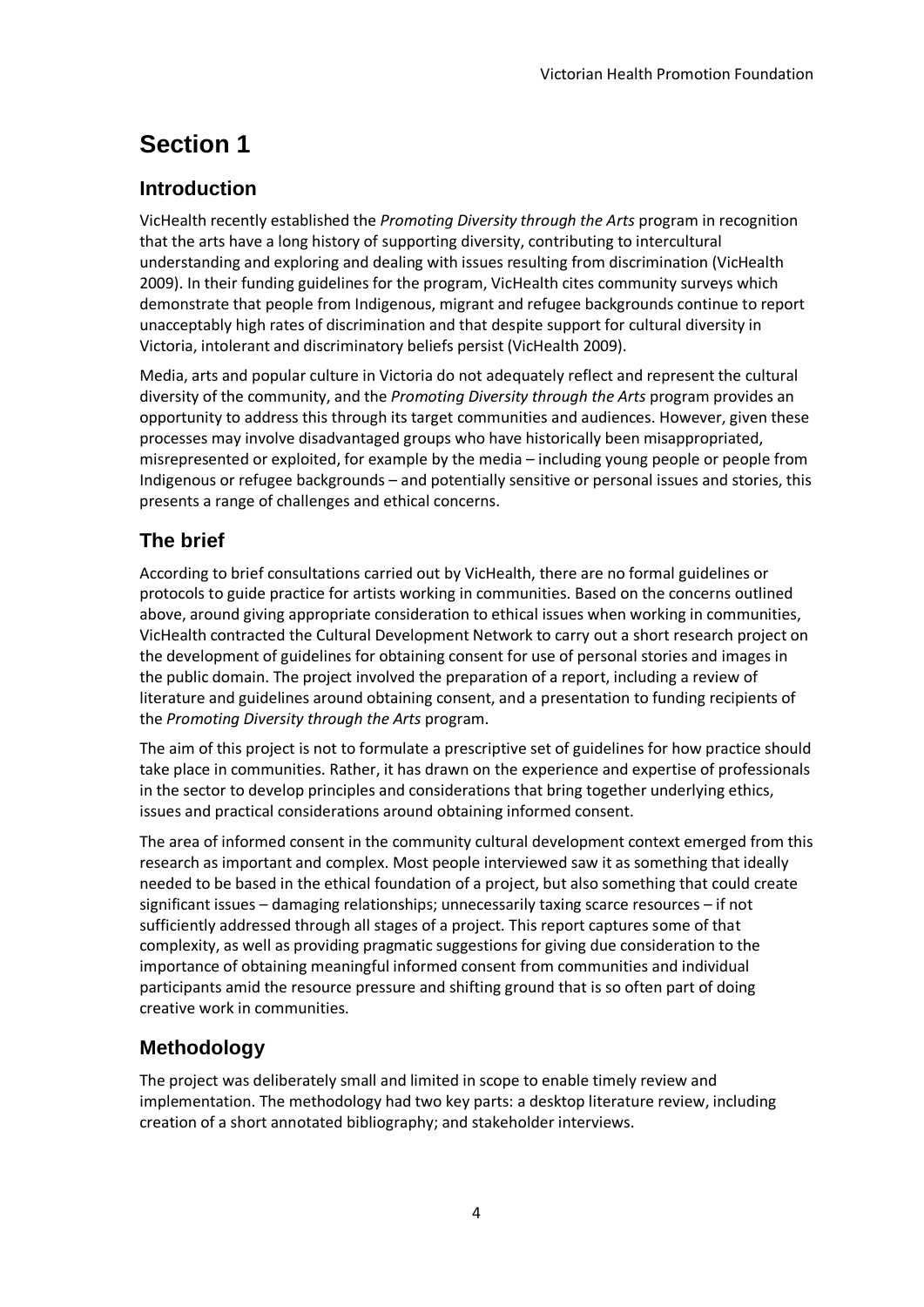# <span id="page-5-0"></span>**Section 2**

#### <span id="page-5-1"></span>**Literature review**

There is a range of literature or material on informed consent across different areas of relevance (health and medical research and clinical trials, social research, arts). This project looked at some literature from areas other than arts – for example, health and social research. Informed consent has been considered in these fields for a long time, and specific definitions of and processes for achieving consent, as well as underpinning values, are articulated in this material. However, the literature review undertaken for this project confirmed VicHealth's belief that there is very little material available relating specifically to community-based arts practice. This brief only allowed for a desktop literature review to be conducted; however, it is the researchers' belief that a more extensive search would confirm this. Some valuable documents are available (for example, 'Copyright, Moral Rights and Community Cultural Development,' Australia Council 2003), and are utilised by stakeholders interviewed for the project, but there is a gap in terms of detailed study of the issues around obtaining consent in the context of Community Cultural Development (CCD).

Documents were sourced from a range of areas including professional arts practice, Indigenous organisations, academic research and health. There are a significant number of protocols available for working with Indigenous communities – for example, in various artforms and in research – which give good focus to protocols of consent and consultation.

#### <span id="page-5-2"></span>**Annotated bibliography**

Arts Access Victoria, Obtaining consent from participants in artistic and craft-based community workshops – a model of best practice

<http://artsaccess.com.au/accessing-the-arts/raw-law/consent-forms/> *accessed 15 February 2010* 

This document is a model of best practice for obtaining consent from people with disabilities participating in creative workshop programs. It aims to address issues regarding the protection of people's rights relating to intellectual property, and the usage of their image or the art that they produce in workshop settings. It also emphasises that consent forms produced by workshop facilitators need to be made truly 'accessible and understandable to all participants, no matter what the disability'. It suggests having various versions of the consent form document, introducing it to participants in a way that suits their needs, and allowing sufficient time for the process. It goes on to suggest reviewing consent in ongoing projects, notifying guardians of intended public outcomes well in advance, and other guidelines for ethics practice, such as protecting the identity of participants who produce sensitive or personal material.

Arts Law Centre of Australia (2008), Children in the Creative Process: Information for artists and arts organisations − Australia

[www.artslaw.com.au/info-sheets/info-sheet/children-in-the-creative-process-act](http://www.artslaw.com.au/info-sheets/info-sheet/children-in-the-creative-process-act) *accessed 15 February 2010*

Arts Victoria/VicHealth (in press), Making Art with Communities: A Work Guide Developed by Arts Victoria with assistance from VicHealth (final edit)

This work, currently in press, is being produced by Arts Victoria and VicHealth to provide comprehensive advice on setting up arts projects with communities. Compiled from a series of worksheets, it also provides snapshots of the history of the sector and contemporary practice. Topics range from a brief history of the field, the value of community-based art, principles of working with communities and artists, developing a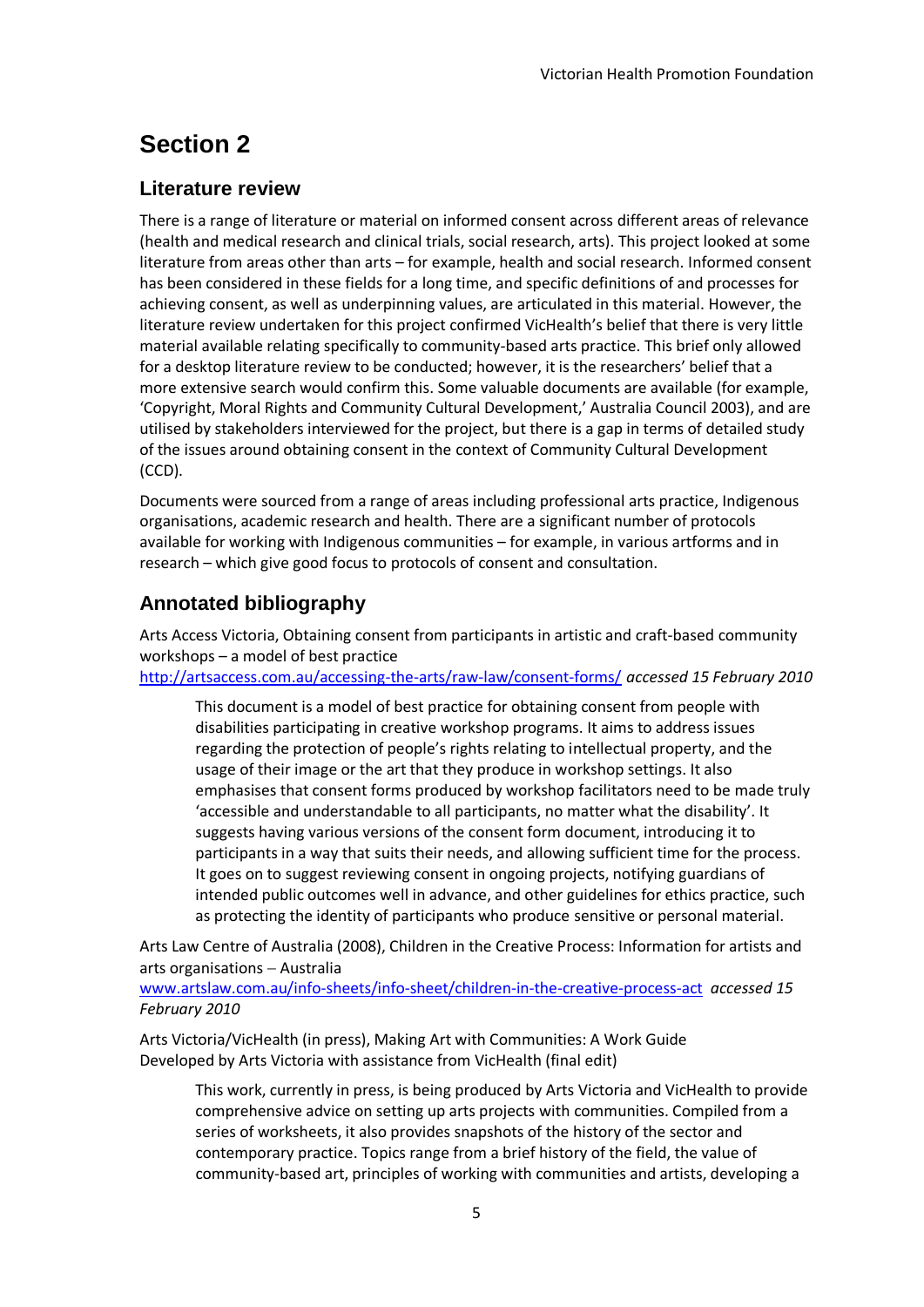community arts project, and managing the project, budget, people and resources through to completion. A range of experienced practitioners have contributed to this collaboratively and consultatively produced document. The chapter 'Working with Communities' includes a discussion of copyright, intellectual property and moral rights. This chapter suggests having a code of conduct by which to work and outlines ethical considerations when working with participants, such as 'respect, honesty, good manners and confidentiality'.

Australia Council for the Arts Community Cultural Development Board (2003), Copyright, Moral Rights and Community Cultural Development

www.australiacouncil.gov.au/ data/assets/pdf\_file/0011/33977/Copyright\_Moral\_Rights\_and [Community\\_Cultural\\_Development.pdf](http://www.australiacouncil.gov.au/__data/assets/pdf_file/0011/33977/Copyright_Moral_Rights_and_Community_Cultural_Development.pdf) *accessed 10 February 2010* 

This document was produced in 2003 by the now-disbanded Community Cultural Development Board of the Australia Council. It aims to assist CCD practitioners in planning around agreements, copyright, moral rights, intellectual property and so on. Because this document specifically targets the CCD sector, it is more focused in its application than the broader artform documents. Issues of consent clearly cross over with those of moral rights and copyright, but are in a different territory. However, all involve a process of explanation, understanding and communication that varies according to the conditions of each project, i.e. the participants and the medium. It suggests holding a workshop at the start of a project to discuss issues of copyright and getting new agreements for subsequent manifestations of work.

Australia Council for the Arts (2007), Protocols for producing Indigenous Australian media arts [www.australiacouncil.gov.au/\\_\\_data/assets/pdf\\_file/0003/32358/Media\\_arts\\_protocol\\_guide.p](http://www.australiacouncil.gov.au/__data/assets/pdf_file/0003/32358/Media_arts_protocol_guide.pdf) [df](http://www.australiacouncil.gov.au/__data/assets/pdf_file/0003/32358/Media_arts_protocol_guide.pdf) *accessed 10 February 2010* 

This is one of several artform-specific protocol guides produced by the Australia Council. It explains how media arts present specific issues for Indigenous cultural production, but that it is a form that is being increasingly used by Indigenous artists. It asks questions like 'can a particular item of Indigenous cultural production be adapted or altered?' and mentions how important it is to 'acknowledge the complexity of Indigenous culture when negotiating the use of Indigenous heritage for a media art project'. It emphasises the importance of Indigenous people being in control of their cultural expression, especially given a legal framework that does not protect or promote their rights to own and control representation and dissemination of their cultural expression (p.7). There is much discussion about obtaining free and informed consent from traditional owners before using traditional cultural expressions, and a useful section on consent. It emphasises four points:

- allow time for the communication of a proposal and for a decision to be made, maybe more than one meeting;
- remember that other internal factors will influence the decision, not just knowledge brought in from outside;
- be prepared to take 'no' for an answer: different kinds of knowledge operating in Indigenous communities may conflict with the requirements of a project;
- respect the views of all factions within a community and make sure consent comes from the appropriate quarter for a particular aspect of a project.

This section emphasises the importance of communication in gaining consent, and that this is an important first step. Also that a project should not be fully formed or designed until this process of communication and gaining consent is taking place (p.14). A later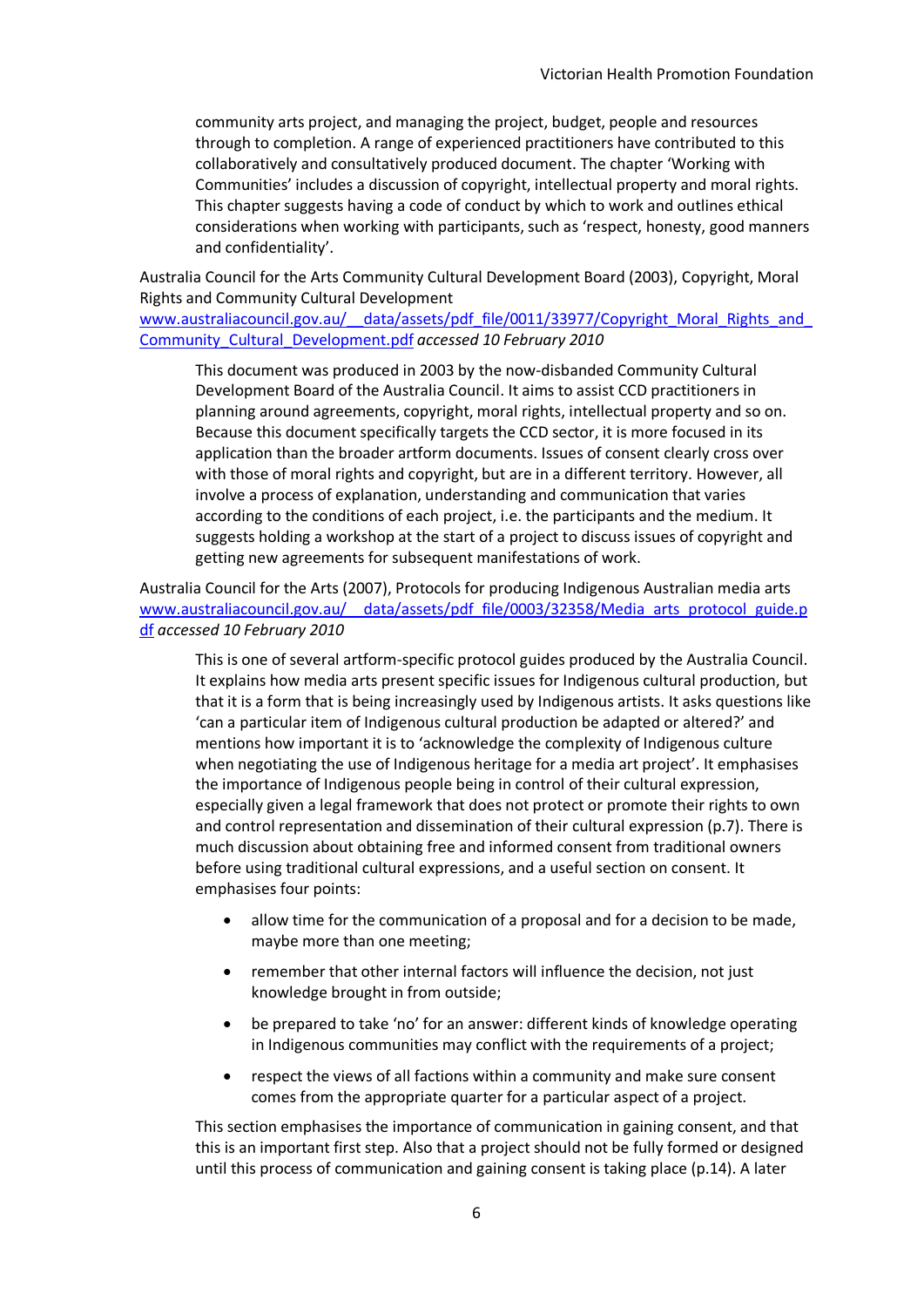section raises the point that no matter whether material produced is sensitive or not, in the context of Indigenous people reasserting/claiming control over cultural heritage material, it is the right of the person contributing it to have control over its interpretation in an ongoing sense. This is reinforced as important in the context of groups who have had, in the past (or current) media, little control over how their material is represented or interpreted. There is discussion of the *Copyright Act*, and its increased legal complexity when it is not necessarily one individual artist's rights, such as the Indigenous context and some CCD contexts.

In discussions of 'authenticity,' this document highlights examples where some Indigenous languages, words or phrases should only be used where their proper meaning is known and where they are used in the proper context. Therefore as well as getting copyright to use material in a variety of forms it is also necessary to get permission and to make sure it is the appropriate context – therefore the process of consent may be ongoing. It further states that adapting, editing or altering materials may not be suitable for some Indigenous material, and specific permission should be sought form the appropriate individual/traditional owner group.

The last section has summaries, including a summary of the requirements for gaining full informed consent. It reinforces the points made above, such as being prepared to take no for an answer, allowing time for communication and negotiation, finding out who the relevant people to speak with are, considering the potential impact of the work on the individuals and/or communities involved, and the nature of the material. The point is made that it should not be taken for granted that the structure of a project that might look good from the outside will suit community members. This is why meaningful consultation is important in this context, before or in order to obtain consent.

Australia Council for the Arts (2007), Protocols for producing Indigenous Australian visual arts www.australiacouncil.gov.au/ data/assets/pdf file/0004/32368/Visual arts protocol guide.pd [f](http://www.australiacouncil.gov.au/__data/assets/pdf_file/0004/32368/Visual_arts_protocol_guide.pdf) *accessed 10 February 2010*

*(Only new media protocols were summarised for the purposes of this bibliography)*

Australia Council for the Arts (2008), Protocols for producing Indigenous Australian music [www.australiacouncil.gov.au/\\_\\_data/assets/pdf\\_file/0003/32367/Music\\_protocol\\_guide.pdf](http://www.australiacouncil.gov.au/__data/assets/pdf_file/0003/32367/Music_protocol_guide.pdf) *accessed 10 February 2010*

*(Only new media protocols were summarised for the purposes of this bibliography)*

Australia Council for the Arts (2008), Protocols for producing Indigenous Australian performing arts

[www.australiacouncil.gov.au/\\_\\_data/assets/pdf\\_file/0016/32353/Performing\\_arts\\_protocol\\_gui](http://www.australiacouncil.gov.au/__data/assets/pdf_file/0016/32353/Performing_arts_protocol_guide.pdf) [de.pdf](http://www.australiacouncil.gov.au/__data/assets/pdf_file/0016/32353/Performing_arts_protocol_guide.pdf) *accessed 10 February 2010*

*(Only new media protocols were summarised for the purposes of this bibliography)*

Australia Council for the Arts (2008), Protocols for producing Indigenous Australian writing [www.australiacouncil.gov.au/\\_\\_data/assets/pdf\\_file/0018/32373/Writing\\_protocol\\_guide.pdf](http://www.australiacouncil.gov.au/__data/assets/pdf_file/0018/32373/Writing_protocol_guide.pdf) *accessed 26 February 2010*

*(Only new media protocols were summarised for the purposes of this bibliography)*

Australia Council for the Arts (2008), Protocols for working with children in art [www.australiacouncil.gov.au/about\\_us/strategies\\_2/children\\_in\\_art](http://www.australiacouncil.gov.au/about_us/strategies_2/children_in_art) *accessed 26 February 2010* 

> This document is a set of protocols around the depiction of children in works, exhibitions and publications that have received government funding. The aim is to outline the legal and ethical obligations around the safety of children amid great changes in media and technology that have greatly increased access to written and visual material. Obligations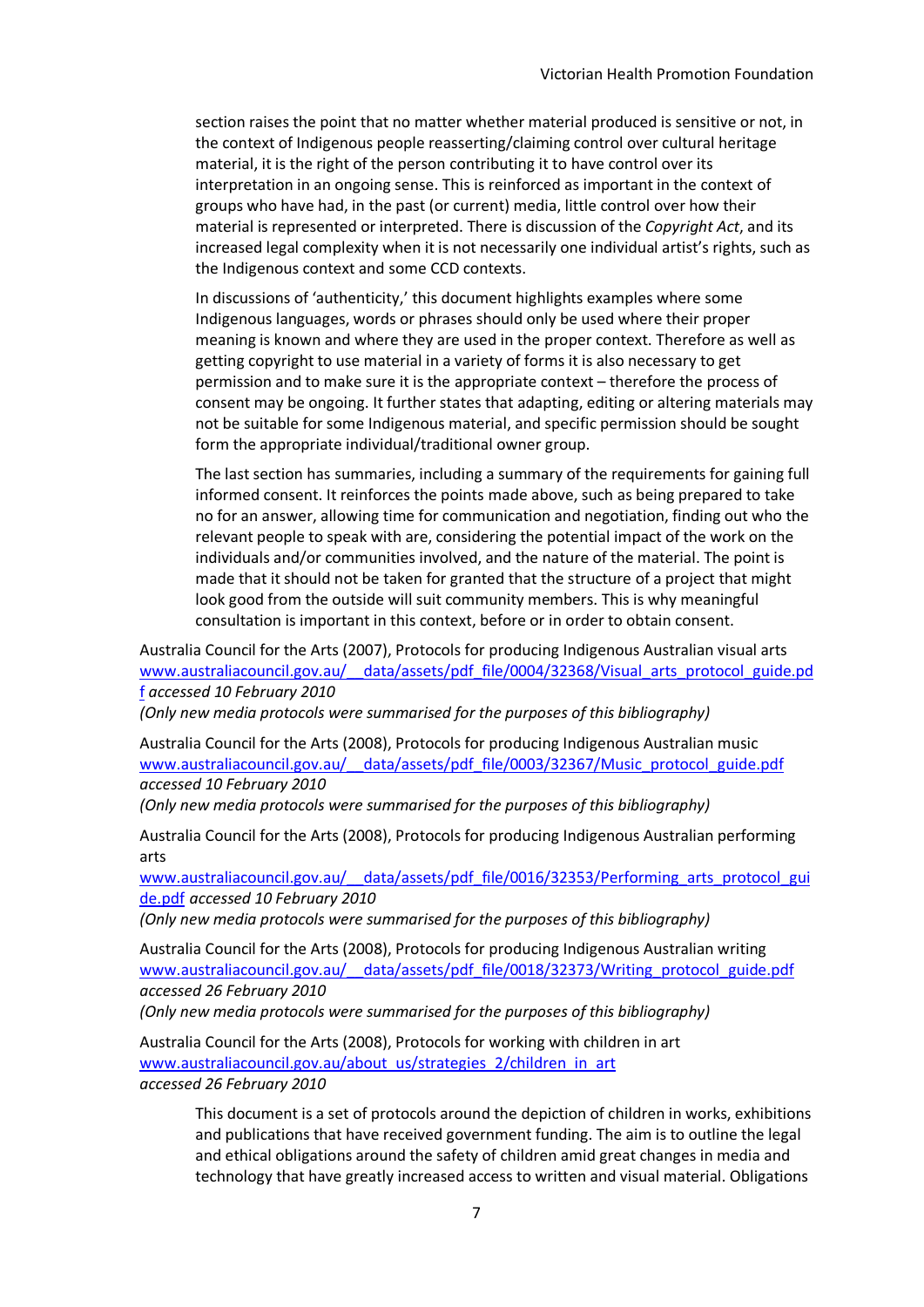are spelt out for artists working with anyone under the age of 18, as are protocols around applying for funding, nudity, exhibition, distribution, written depictions and online media. As well as abiding by state and federal laws, the Australia Council requires that artists or arts organisations obtain consent from parents or guardians of all children under the age of 15. The artist must also explain aspects of the work such as full or partial nudity.

Australian Copyright Council (2006), Indigenous Artists Information Sheet [www.copyright.org.au/publications/infosheets.htm](http://www.copyright.org.au/publications/infosheets.htm) *accessed 15 February 2010*

Australian Copyright Council (2006), Moral Rights Information Sheet [www.copyright.org.au/publications/infosheets.htm](http://www.copyright.org.au/publications/infosheets.htm) *accessed 15 February 2010*

Australian Copyright Council (2009), Creative Commons Licences Information Sheet [www.copyright.org.au/publications/infosheets.htm](http://www.copyright.org.au/publications/infosheets.htm) *accessed 15 February 2010*

Australian Institute of Aboriginal and Torres Strait Islander Studies (AIATSIS), Guidelines for Ethical Research in Indigenous Studies (2000) [www.aiatsis.gov.au/research/ethical.html](http://www.aiatsis.gov.au/research/ethical.html) *accessed 15 February 2010* 

The AIATSIS Guidelines for Ethical Research in Indigenous Studies emphasise the importance of Indigenous people being participants in any research involving them, and that they share an understanding of the aims and methods of the work, and the results. The principles of the guidelines are founded on a respect for the inherent right to selfdetermination of Indigenous people, and that the guidelines are not only guidelines for ethical research practice, but are human rights. The first principle of ethical research is that 'consultation, negotiation and free and informed consent are the foundations for research with or about Indigenous peoples. Further, responsibility for this consultation is ongoing'. A range of principles are outlined for obtaining consent, including: identifying the appropriate individuals and communities with whom to consult; allowing the topic to be indentified from within the community; observing appropriate behavioural norms and protocols; and communicating by appropriate means. Clear principles are spelt out for ensuring consultation is transparent and ongoing and that the benefits to the communities are clear and results are shared.

Australian National Health and Medical Research Council and the Australian Vice-Chancellors' Committee (2007), National Statement on Ethical Conduct in Human Research (updated 2009) [www.nhmrc.gov.au/\\_files\\_nhmrc/file/publications/synopses/e72-jul09.pdf](http://www.nhmrc.gov.au/_files_nhmrc/file/publications/synopses/e72-jul09.pdf) *accessed 15 March 2010* 

The National Statement is intended for use by researchers conducting research with human participants, any member of an ethical review body reviewing that research, those involved in research governance, and potential research participants. It is in five sections, and section two looks at consent in the research context. Principles and guidelines provide instructions to researchers as well as criteria according to which ethics committees can review research. The discussion on ethics covers how it might be waived or withdrawn, but states that it is a key theme of all human research. Chapter 4.7 (Aboriginal and Torres Strait Islander Peoples) outlines the six core values identified by the NHMRC as being of importance to Aboriginal and Torres Strait Islander peoples: reciprocity; respect; equality; responsibility; survival and protection; and spirit and integrity.

Hurley, A. (2003), Respect, Acknowledge, Listen – Practical protocols for working with the Indigenous Community of Western Sydney. Community Cultural Development NSW [www.wipo.int/export/sites/www/tk/en/folklore/creative\\_heritage/docs/ccdnsw\\_indig\\_westsyd](http://www.wipo.int/export/sites/www/tk/en/folklore/creative_heritage/docs/ccdnsw_indig_westsydney.pdf) [ney.pdf](http://www.wipo.int/export/sites/www/tk/en/folklore/creative_heritage/docs/ccdnsw_indig_westsydney.pdf) *accessed 15 February 2010*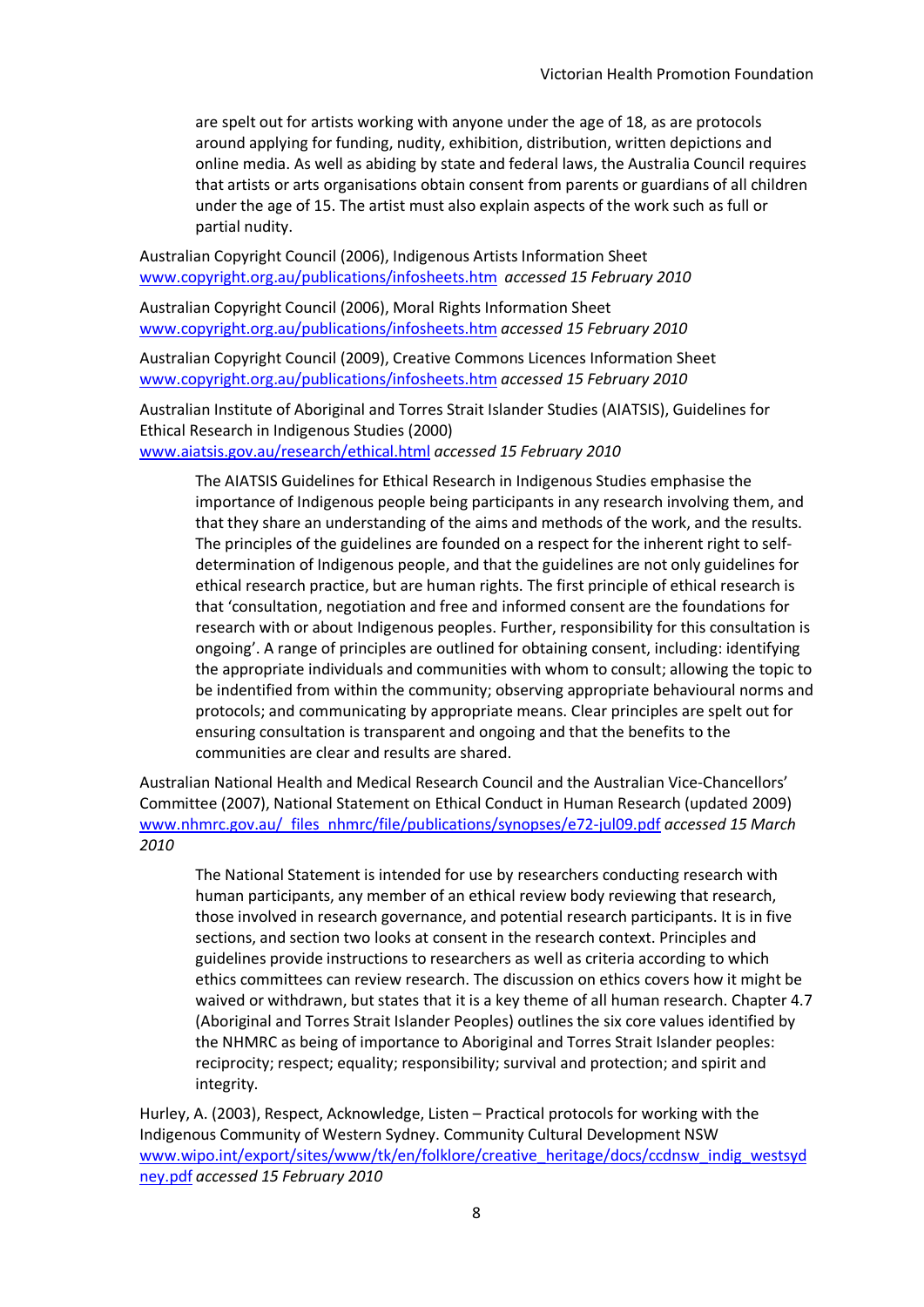Janke, T. (1998), Our Culture: Our Future – Report on Australian Indigenous Cultural and Intellectual Property Rights,<http://frankellawyers.com.au/media/report/culture.pdf> *accessed 15 March 2010* 

Janke, T. (2009), Pathways and Protocols: A filmmaker's guide to working with Indigenous people, culture and concepts (2009), Screen Australia

[www.screenaustralia.gov.au/filming\\_in\\_australia/Indigenous\\_protocols.asp](http://www.screenaustralia.gov.au/filming_in_australia/Indigenous_protocols.asp) *accessed 10 February 2010* 

Produced in May 2009, this is an essential guide for filmmakers working with Indigenous content and communities. It includes advice on legal and ethical issues, implementing protocols, copyright law, and information for Indigenous communities on their rights. Chapter 4 (Communication, Consultation and Consent) explains how consultation and consent are interrelated: consultation is defined as 'a two-way process of exchange and sharing knowledge and opinions resulting in understanding', while consent is 'a process whereby permission is given, based on a relationship of trust' (p.51). Consent needs to involve a transparent process from all parties, using clear explanations and interpreters if necessary. The chapter outlines where consent is legally required (eg, filming in certain locations, filming Indigenous people, filming at Indigenous festivals) and where it is recommended (eg, a documentary about a living group, a drama about an identifiable person or group, a drama depicting real-life events). It outlines issues that need to be canvassed in obtaining consent (eg, what are the benefits for participants?) and emphasises transparency and giving enough information so that everyone clearly understands what is being asked and what will occur.

National Association for the Visual Arts (NAVA) (2001), Valuing Art, Respecting Culture, D. Mellor, ed.

[www.visualarts.net.au/advicecentre/valuing-art-respecting-culture](http://www.visualarts.net.au/advicecentre/valuing-art-respecting-culture) *accessed 15 March 2010*

National Association for the Visual Arts (NAVA) (2004), NAVA Code of Practice for the Australian Visual Arts and Crafts Sector  $(2^{nd}$  Edition)

[www.visualarts.net.au/advicecentre/codepracticeprofessionalaustralianvisualartscraftanddesign](http://www.visualarts.net.au/advicecentre/codepracticeprofessionalaustralianvisualartscraftanddesignsector) [sector](http://www.visualarts.net.au/advicecentre/codepracticeprofessionalaustralianvisualartscraftanddesignsector) a*ccessed 10 February 2010*

Produced as a national best-practice standard, this document provides a set of practical and ethical guidelines for the conduct of business across the visual arts and crafts sector. It states that the principles outlined are voluntary, not mandatory, and that they aim 'not merely to describe how things are done, but how they should be done' (p.10).

The code was necessary because of the perception that those working in the sector tended to rely on individual knowledge and experience in the absence of a set of broadly accepted guidelines, resulting in a process of learning through trial and error and, sometimes, painful experience. It aimed to clarify the conventions of the sector, and provide a 'primary access point' (p.11). There is discussion of the Indigenous art market – stressing consultation and prior consent for use of materials – although there is also a companion document about Indigenous art and crafts. There is some advice for basic online transactions, such as copyright security. Discussion of community arts suggests that a sound community arts process be implemented in public arts projects aiming to have community development outcomes. It further notes artists need to take note that copyright and moral rights issues may not be as straightforward in the community context as when dealing with the creation of works by individual artists.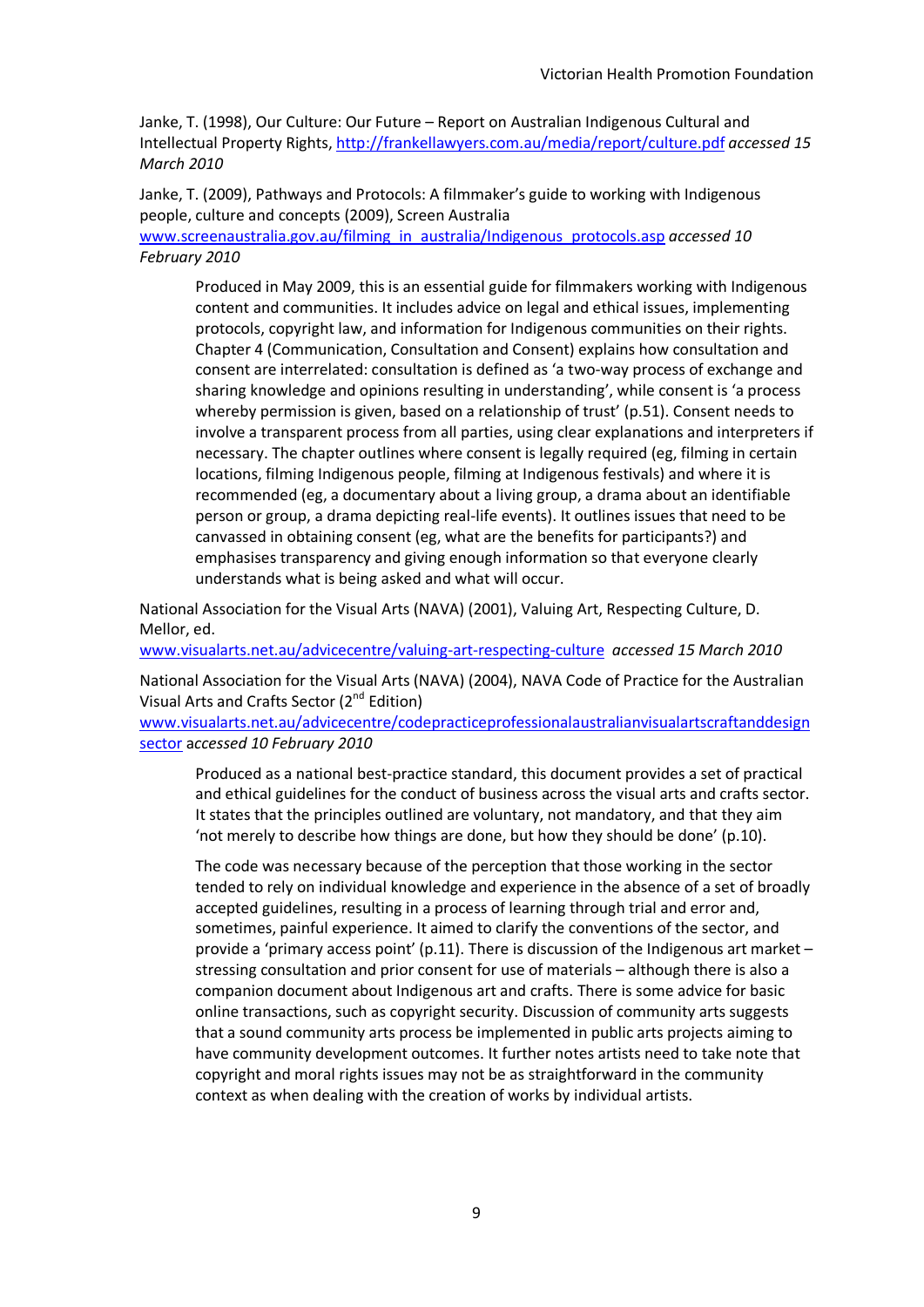National Cancer Institute (USA) (2006), A Guide to Understanding Informed Consent [www.cancer.gov/clinicaltrials/conducting/informed-consent-guide](http://www.cancer.gov/clinicaltrials/conducting/informed-consent-guide) *accessed 10 February 2010* 

This is one of a number of documents on the National Cancer Institute's website about informed consent in the context of clinical trials. It spells out very clearly that informed consent involves two essential parts – a document and a process. The document summarises the trial and begins the informed consent process; the process provides ongoing explanations to help a patient make educated decisions about whether to begin or continue participating in a trial. In very plain English, a series of myths are debunked around informed consent, such as: informed consent is designed to protect the interests of the research team (rather, it is to provide access to information for participants to make a decision and know their rights), or that the most important part of the process is the signing of the document (the heart of the process is the interactions with the research team and medical professionals – the form is just to start that process).

National Cancer Institute (USA) (2009), Simplification of Informed Consent Documents [www.cancer.gov/clinicaltrials/understanding/simplification-of-informed-consent-docs](http://www.cancer.gov/clinicaltrials/understanding/simplification-of-informed-consent-docs) *accessed 21 February 2010*

New Zealand Health and Disability Ethics Committees (2006), Operational Standard for Ethics Committees, Appendix 2: Research Involving People with Intellectual Disabilities – Issues of Informed Consent and Participation

[www.moh.govt.nz/moh.nsf/pagesmh/4703/\\$File/operational-standard-for-ethics-committees](http://www.moh.govt.nz/moh.nsf/pagesmh/4703/$File/operational-standard-for-ethics-committees-updated-edition.pdf)[updated-edition.pdf](http://www.moh.govt.nz/moh.nsf/pagesmh/4703/$File/operational-standard-for-ethics-committees-updated-edition.pdf) *accessed 21 February 2010*

Oral History Association (USA), General Principles for Oral History and Best Practices for Oral History

[www.oralhistory.org/do-oral-history/principles-and-practices](http://www.oralhistory.org/do-oral-history/principles-and-practices) *accessed 10 February 2010*

Royal College of Nursing (2005), Informed consent in health and social care research. RCN Guide for Nurses

[www.rcn.org.uk/\\_\\_data/assets/pdf\\_file/0010/78607/002267.pdf](http://www.rcn.org.uk/__data/assets/pdf_file/0010/78607/002267.pdf) *accessed 10 February 2010* 

Saskatchewan Visual Arts Sector Best Practice Development Project (2010), Aboriginal Arts Industry Standards and Best Practices: Saskatchewan Visual Arts and Craft Sector [www.bestpracticestandards.ca/docs/1\\_standardsdrafts/Aboriginal\\_Industry\\_Standards\\_and\\_Bes](http://www.bestpracticestandards.ca/docs/1_standardsdrafts/Aboriginal_Industry_Standards_and_Best_Practices_REV_2010_02.pdf) [t\\_Practices\\_REV\\_2010\\_02.pdf](http://www.bestpracticestandards.ca/docs/1_standardsdrafts/Aboriginal_Industry_Standards_and_Best_Practices_REV_2010_02.pdf) *accessed 15 March 2010*

Saskatchewan Visual Arts Sector Best Practice Development Project (2008), Aboriginal Arts Industry Standards and Best Practices: Saskatchewan Visual Arts and Craft Sector, Draft for Discussion

[www.bestpracticestandards.ca/?s=underavier.edu/](http://www.bestpracticestandards.ca/?s=underavier.edu/) *accessed 15 March 2010*

There is increasing participation of Aboriginal artists in the sector and they face cultural, language and geographic barriers for self-representation. This best-practice document discusses issues of cultural exchange and approaches to practice in the visual arts and crafts sector in Saskatchewan. It aims to promote awareness of intercultural protocols and to encourage respect, communication, perspective and moral support for individuals and the sector. Points for discussion include cultural misappropriation, traditional knowledge, communal intellectual property and copyright.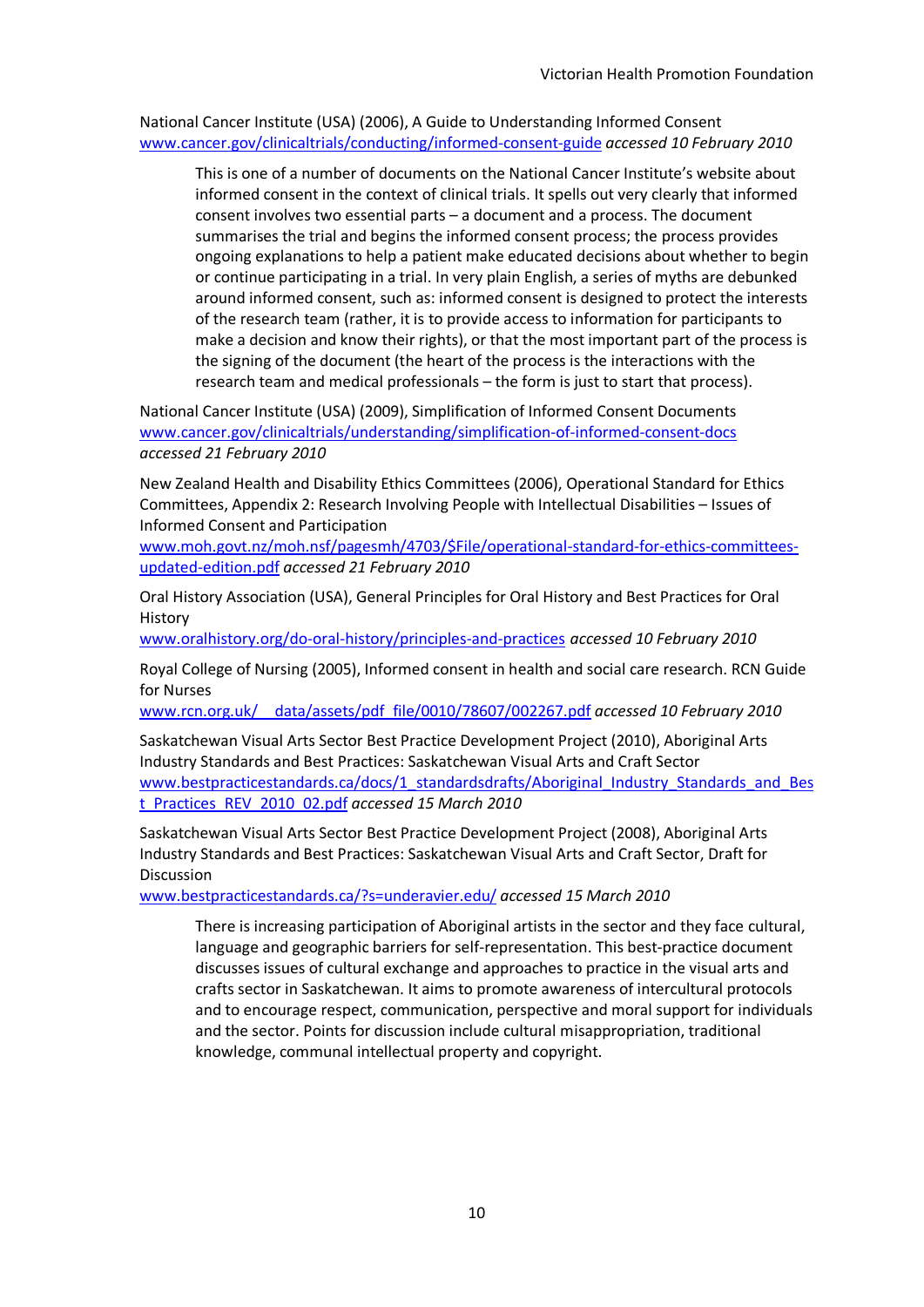Simon Fraser University, Social Networking and SFU [https://wiki.sfu.ca/socialnet/index.php/Main\\_Page](https://wiki.sfu.ca/socialnet/index.php/Main_Page) *accessed 15 March 2010*

Social Sciences and Humanities Research Ethics Special Working Committee (2008), Research Involving Creative Practices: A Chapter for Inclusion in the TCPS [www.pre.ethics.gc.ca/policy-politique/initiatives/docs/Creative\\_Practice\\_Chapter\\_Jan\\_2008\\_-](http://www.pre.ethics.gc.ca/policy-politique/initiatives/docs/Creative_Practice_Chapter_Jan_2008_-_EN.pdf) [\\_EN.pdf](http://www.pre.ethics.gc.ca/policy-politique/initiatives/docs/Creative_Practice_Chapter_Jan_2008_-_EN.pdf) *accessed 21 February 2010* 

United States Department of Health and Human Services (1998), Informed Consent Checklist [www.hhs.gov/ohrp/policy/consentckls.html](http://www.hhs.gov/ohrp/policy/consentckls.html) *accessed 15 February 2010* 

University of the Arts, London (no date) , Guidance Note on Informed Consent [www.arts.ac.uk/research/304.htm](http://www.arts.ac.uk/research/304.htm) *accessed 10 February 2010*

Xavier University Institutional Review Board, The Informed Consent Process, General Requirements [www.xavier.edu/IRB/forms.cfm](http://www.xavier.edu/IRB/forms.cfm) *accessed 11 February 2010*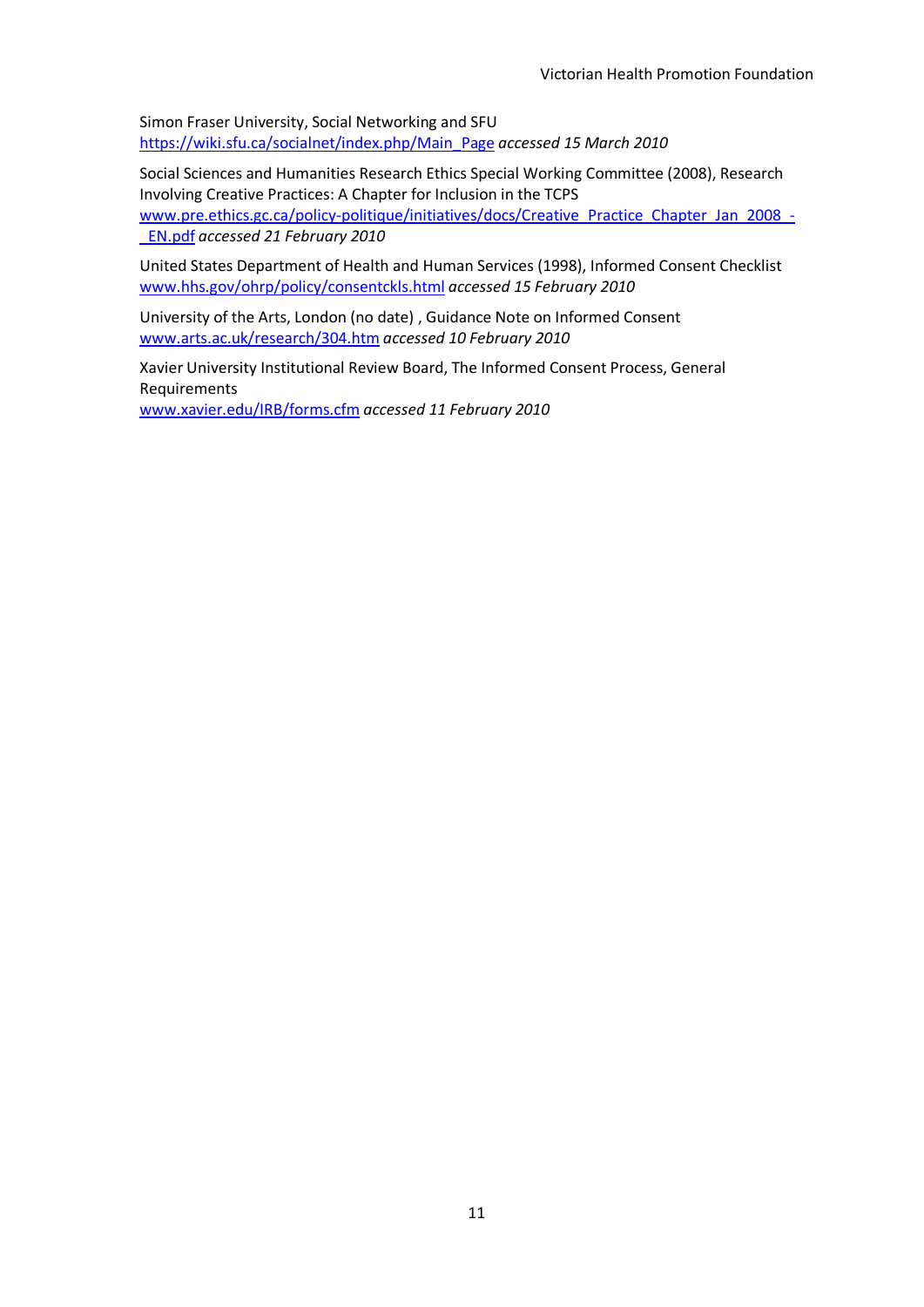# <span id="page-12-0"></span>**Section 3**

#### <span id="page-12-1"></span>**Key themes emerging from interviews**

Researcher Pia Smith conducted 13 stakeholder interviews either in person or via telephone. The aim was to capture the views of a range of professionals (including artists, researchers and representatives of larger arts-based organisations) working in community-based environments (primarily but not solely arts) with diverse communities and groups, such as Indigenous communities, new arrivals from refugee backgrounds, and young people.

We are very grateful to, and acknowledge the contribution of, the following people: Cymbeline Buhler, Michelle Chiller, David Crofts, Jorge de Araujo, David Everist, Vincent Lamberti, Bree McKilligan, Priscilla Pyett, Shahin Shafaei, Majid Shokor, Helen Simondson, Bo Svoronos and Katie Symes. We also acknowledge the invaluable contribution and assistance of Marnie Badham and Kim Dunphy in shaping the focus, themes and methodology of the project, and suggesting potential interview subjects and literature.

Several key themes emerged from the interviews, along with some accompanying tensions. No single approach emerged from the interviews as being 'best practice' for gaining informed consent in community cultural development work; however, the overarching idea on which all interviewees agreed is that it is important to think about informed consent at the outset of a project, i.e., in the planning stages. This can help avoid problems further down the track and build informed consent into a process in meaningful ways at appropriate times.

Many of the ideas raised in relation to consent were broader ethics or values, such as the importance of creating trust in a project, or that consent is based in the relationships forged. Considering consent as part of the ethical framework of a project, rather than a bureaucratic, formal imposition incompatible with the creative process, emerged from the interviews as a way of ensuring informed consent fulfils its intention of giving the participant agency in their own representation.

Rapid changes in multimedia and multiplatforming (the repurposing of material from one medium to one or several others) raises significant issues around obtaining consent, such as being clear about what will happen to material once it is put online. Who will access it? Could it be altered? How could it be used? These are especially important with increased use of new technologies. Not all interviewees had experience with these contexts, but these questions need to be considered throughout the process of achieving consent as discussed below, and in the use of the Initial Assessment Matrix.

#### <span id="page-12-2"></span>**Ethics and values**

The authors of *Making Art with Communities: A Work Guide* (Arts Victoria and VicHealth, in press) emphasise that even though every community arts project will be different, 'those that are successful tend to share a number of core values and attributes'. Several people interviewed spoke of the importance of establishing a set of values or protocols for a project, and of consent being woven into these values. CCD practitioner Shahin Shafaei, in planning the ongoing Arts Partnership Project between the Horn of Africa Communities Network and the Centre for Cultural Partnerships, Faculty of the VCA and Music (Melbourne University) stressed the importance of establishing a set of protocols via negotiation between elders and young people from both partner communities – a process that took two or three months of negotiation and consultation. Shahin believes this 'ground for respect and trust … a playground to tap into, run around, come out and be strongly reliant on' provides a mutually respectful framework or 'container' within which the informed consent process takes place. As well as the protocols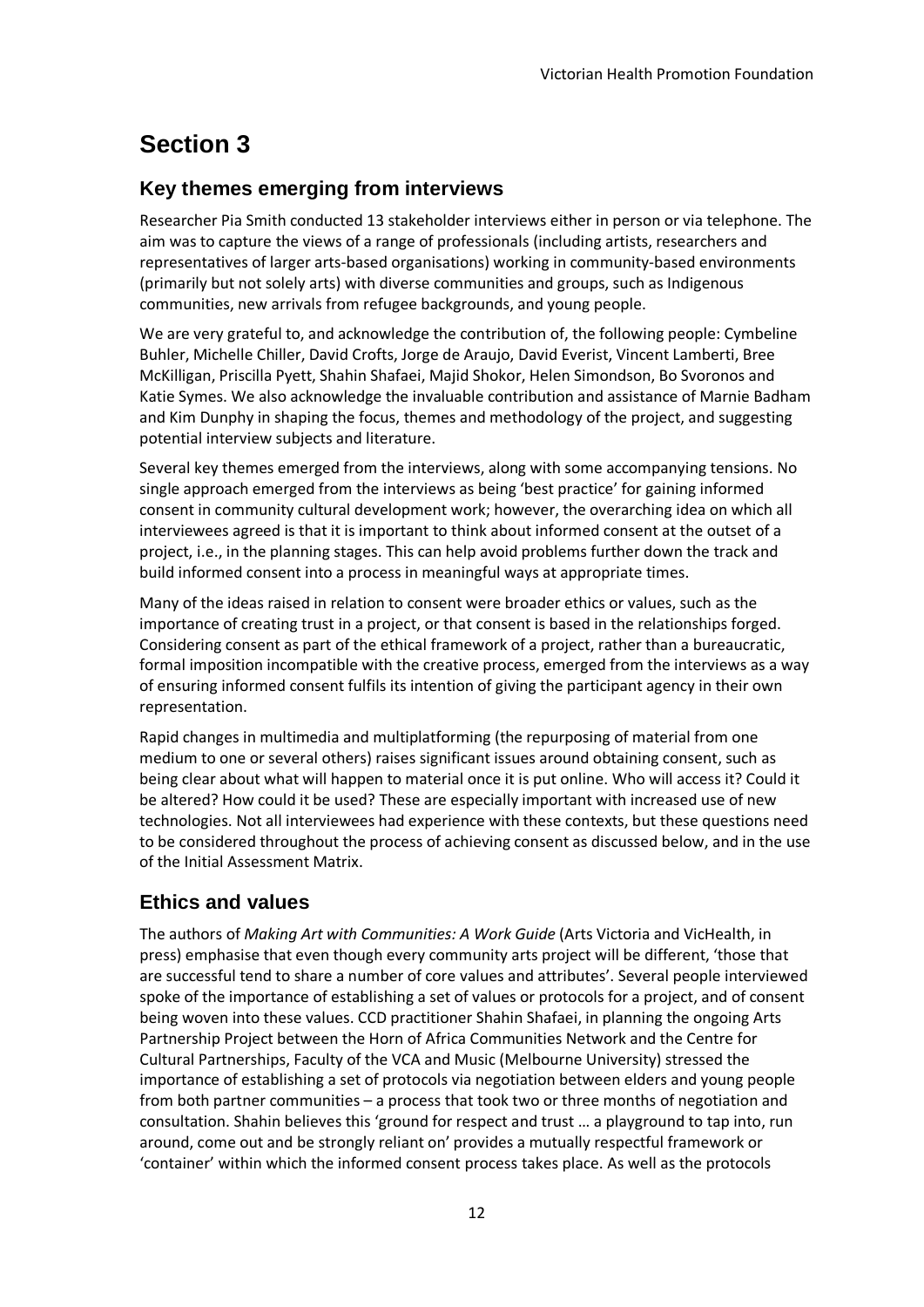themselves, the process of negotiation and dialogue that creates the 'container' sets the model for exchanges around the use of participants' images or materials. For Shahin, 'informed consent is the whole process of negotiating ethically with a person and letting them make a decision'.

Discussing consent alongside broader values such as empathy, reciprocity and respect highlights that there are different layers to the informed consent process, as discussed in some of the literature. There is the 'paperwork' element (discussed below), but there is also an ongoing negotiation of consent. According to actor, filmmaker and CCD practitioner Majid Shokor: 'it's not about filling out forms, whether you agree with this or not – it's about engaging on the human level, and trying to be open to the other person, and be genuine about their problems, their stories that they are sharing. Not just waiting for the other person to tell their story to you, but also sharing your own story with them. By this kind of human interaction you get a better consent than with a formal methodology or form'. Social researcher Priscilla Pyett also spoke of making sure values like trust and reciprocity are not treated as cynical exercises, but are genuine processes within the community, for example by taking time to share skills and 'hang out' in a community before even beginning a project.

#### <span id="page-13-0"></span>**Planning**

As mentioned above, while there is no prescribed way to obtain consent in community-based arts work, foregrounding consent in the planning process can go a long way towards preventing missteps later in a process. The informed consent matrix tool (see Figure 1) is a way of gauging how the choice of artform and the potential audiences impact on the degree of potential complexity in the consent process for a project.

Bree McKilligan, David Crofts and Michelle Chiller all spoke of the importance of thinking issues of consent through early in a project. For Bree, managing the Homelands Multimedia project with the Centre for Multicultural Youth raised several issues, including: working with young people from a refugee background and needing parental consent; protecting the safety of participants whose 'homeland' was under a military dictatorship, while asking them to upload material onto a publicly accessible website; and ensuring that the necessary resources were on hand to translate, interpret and communicate consent materials to participants and their families. The Homelands project, according to Bree, aims to empower the young people to be media makers and manage their material, and to empower them to determine the possible risks and consequences of putting their material and images into the public domain. Achieving this – negotiating permissions, copyrights, risks and benefits – requires that the consent process is clearly thought through and sufficiently resourced. As part of this, the Centre for Multicultural Youth has hired a part-time support worker who is the same age and culture as the participants and who speaks their language. Also, the project has an advisory group to review content before it is uploaded.

Speaking primarily about community-based storytelling projects, writer David Crofts also spoke of the importance of spelling out a transparent process at the start of a project, including providing examples of the kind of work that will result, explaining the editing process and offering a time for the participants who contributed their stories to see a draft of his work. He explains the whole process to people before they consider participating, because 'consent is part of the journey you are taking people on: storytelling is a journey of trust'. David also emphasised the importance of spelling out protocols for practice – but also of sticking to them: 'don't promise something you don't intend to do – don't fool yourself that people won't remember.'

Michelle Chiller, Executive Officer of The Torch Project, said that the Torch had been on a 'learning curve when consent has come up,' and that the organisation was trialling a new approach to consent that pulls it 'right up front' – not putting it off until later in the process. This approach involves several aspects, including: involving the steering committee in each target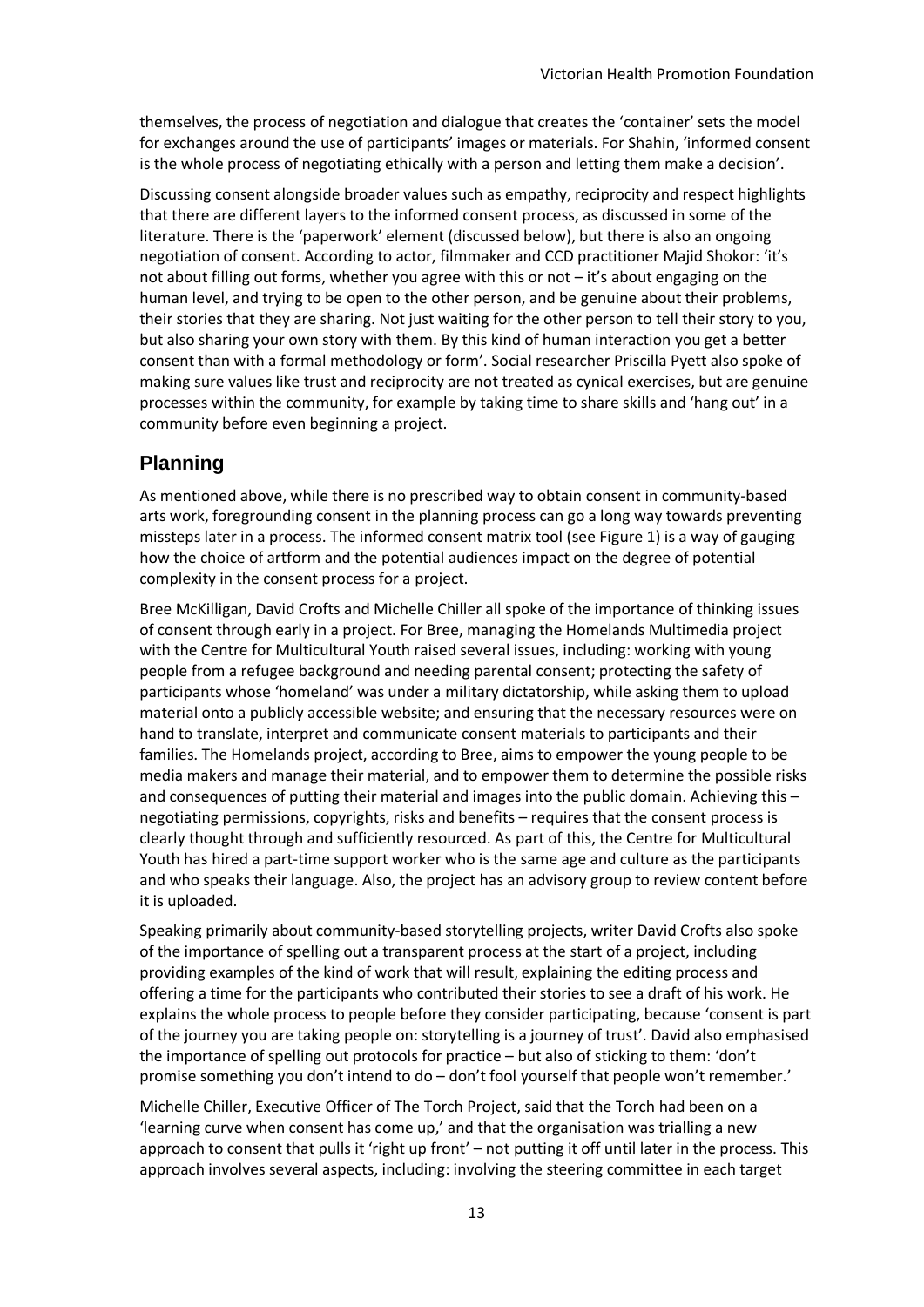community to administer or communicate aspects of the process; a two-stage consent form process, depending on the nature of the contribution; and a revisiting of consent prior to the culmination or performance of a project. For Michelle, their aim is 'making it more meaningful, so we build it into the creative process, so people feel good when they sign it, empowered because they understand the process and their ownership in it. By embedding it in the first committee meeting, it's setting up all those organisations and community members to take that learning back to their other projects.'

Not all interviewees agreed, however, that thinking through consent at the beginning of a project necessarily means that it has to be obtained at the start. Both Majid Shokor and Shahin Shafaei spoke of not presenting forms until later in a process, once trust was established and participants had experienced the work. Further, while it is easy to speak of 'foregrounding consent,' it may not be easy to carry this out. Cymbeline Buhler, Artistic Director (in Communities) of Western Edge Youth Arts, spoke of the tensions around getting consent from young participants: 'If it all goes according to schedule, it could be built into the first session, in a straightforward way. But not everyone comes on the first day, and under-18-year-olds tend to put the form in their bag and forget about it. Young people are not interested in that.' The duty of care then falls on the artists to pursue it – artists who, Cymbeline emphasised, are already overworked and underpaid. If consent is not gained straight away and a young person makes a contribution and then leaves the project, their contribution may be un-usable; however, in Cymbeline's experience, starting a process with a form to sign can be an 'officious beginning.'

Projects do not always go according to plan, and not all outcomes can be predicted at the start. However, thinking at the beginning about where consent sits in the timeline and nature of a project may not only prevent issues later on (having to re-contact participants; not being able to use fantastic material), but also allows due consideration to be given to the resources necessary for participants to achieve the understanding implied in truly informed consent.

#### <span id="page-14-0"></span>**Consultation**

According to David Everist, Senior Arts Officer at Arts Victoria and experienced CCD practitioner, it is critical to seek guidance from the support or advisory committee of a project on the appropriate use of materials; however, while projects 'should' have a committee, a lot of them may not – or it may be difficult to make a committee meaningful in an ongoing way throughout a project. The majority of interviewees spoke of the significance of a steering committee, community reference committee, or project advisory committee in relation to aspects of the consent process. Further, many of the documents included in the annotated bibliography (Section 2) discuss the importance, or imperative, of consultation with an appropriate community representative group in negotiating all aspects of a project, including the consent process, along with project design and approach. Further, David Crofts spoke of potentially using steering committee members to translate and interpret when there is no budget for interpreters, and Priscilla Pyett emphasised that someone local is a much more appropriate contact person for withdrawing consent from a project than someone whom a participant may not know or feel comfortable with. While Priscilla's comments were primarily in relation to the university research context, where the usual contact person for 'revocation' (withdrawal) of consent is a member of the university ethics committee (whom a community member is unlikely to feel comfortable contacting), a community member or committee can also remain the contact through time for withdrawal of consent, or if consent needs to be revisited.

As discussed above, the Torch Project are trialling a model where the first steering committee meeting on a project will discuss consent, copyright and ownership of material. Each partner community has a steering committee, and two working groups sit beneath that: a creative development working group and a social change working group. Using a member of the steering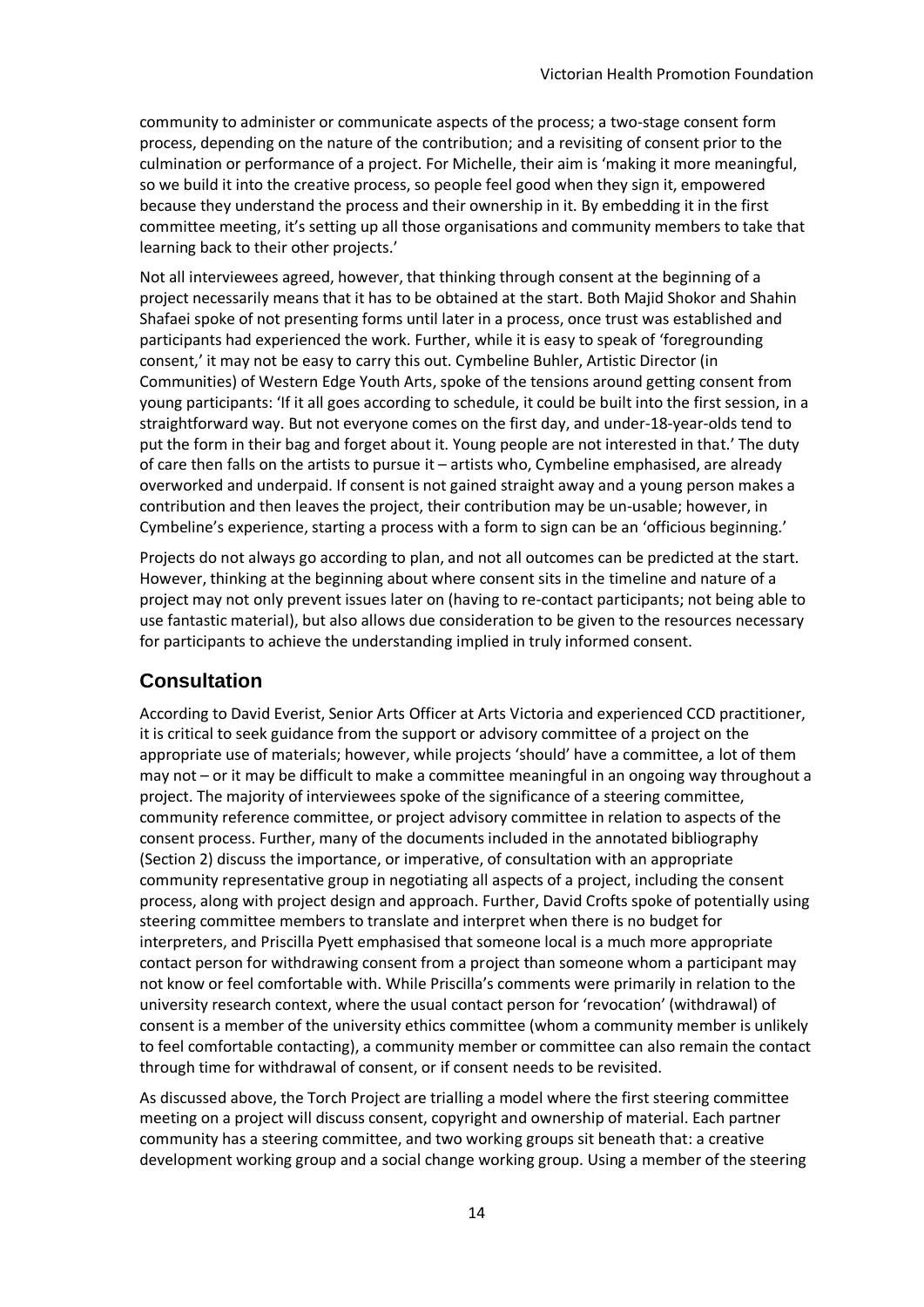committee to communicate about consent means the responsibility is lifted from the artist, and also that it is a local person sitting down with the participants.

Early consultation and connection with a representative group can also set the foundation for the established dynamics and relationships from which consent comes. Speaking of working with Indigenous communities, Bo Svoronos, festival director and Indigenous Arts and Projects Officer at the City of Port Phillip, emphasised the importance of being aware of the sensitivities around recognising the appropriate spokesperson for a particular group. Further, he suggested that a group be approached with an agreement, but an agreement that contained real reciprocity, 'some kind of symbolic exchange'. Rather than just 'whitefella talk' or a 'white man's agreement', an agreement could be created that included 'things outside western understandings', ie, a more spiritual agreement. Similarly, when Shahin Shafaei described the first meeting of the range of groups negotiating the Horn of Africa Project protocols, he described bringing his guitar and singing a Persian song then translating its meaning: 'I gave something that is very dear to me.' That first meeting was about creating trust; the following session turned to the project.

While prioritising the importance of getting consent from a community, at times this may cause conflict for individual participants. Bo Svoronos and David Everist both spoke of the potential for individuals to be rebelling against the community of elders, or to not want to define their identity according to the particular community group.

#### <span id="page-15-0"></span>**Understanding and education**

Underpinning all definitions and literature on informed consent is the idea that it is an ongoing process of empowering the participant to understand what they are being asked to contribute and to do, and what the risks, benefits and consequences of that may be. This applies to clinical trials and academic research projects as well as community cultural development projects. However, in understanding what they are being asked to do and the context in which they are doing it (for example, to contribute original material that will then be covered under Australian copyright law), participants are also gaining an education in aspects of society they may not have previously understood.

Documentary filmmaker Vincent Lamberti, who has worked extensively in the town camps in Alice Springs, stated that 'If a person understands clearly what they are agreeing to, it's informed. Obstacles need to be addressed; concepts need to be communicated.' One approach Vincent takes is to roll the camera in an initial meeting about a film, to show people what being interviewed might involve. Vincent has invested many years building relationships with local researchers in the town camp communities. They act as interpreters and help to consult with the communities on the kinds of projects that might be developed.

In relation to education, Majid Shokor spoke about working with young people from a refugee background in a digital storytelling process. He needed to find a balance between explaining their rights (for example, owning and giving consent for the use of their material) and other people's rights (for example, being aware of what music they could use), but also maintaining the excitement of the process. 'They come from a very different background and don't have a concept of copyright. The main thing they have dealt with is the abuse of their human rights … so it's a kind of educational process about aspects of Australian society, so they engage softly and more smoothly with society here … A lecture about rights and responsibilities: they won't comprehend it. But practicing with art, they will engage not just on a theoretical level but also on a human level.'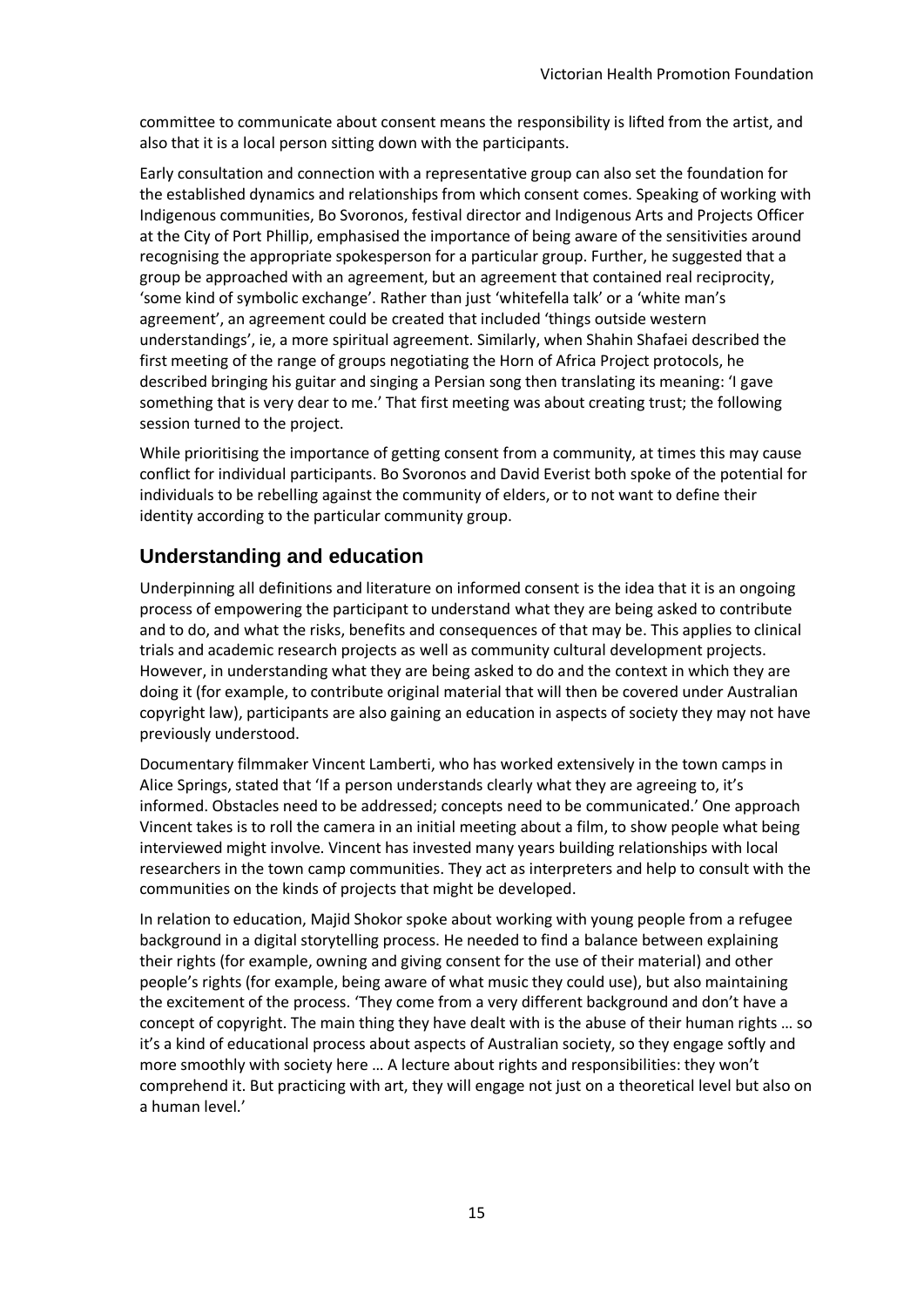#### <span id="page-16-0"></span>**Moral responsibility and relationships**

All interviewees agreed that even once consent had been obtained, the moral responsibility lay with the facilitator of the project to anticipate the present and future interests of the participant, for example if they want to use personal material. In her role as Screen Events Manager at the Australian Centre for the Moving Image (ACMI), Helen Simondson developed ACMI's digital storytelling program. The digital management system at ACMI is designed to protect the storytellers rights and allow them to limit/determine where their story is shown. However, sometimes a participant, particularly a young person, 'might not be aware of the potential impacts' of what they include in a story: 'we have licence agreements with a guardian signed, but it's our responsibility … if there is disclosure … they're young feisty adolescents who think it's all about freedom of speech, but it's our responsibility to protect them.' Ideally, this can be addressed at the story development stage and built into the creative process.

Moral responsibility is also a consideration if the consent process does not fit the legal procedure. David Everist spoke of instances where consent may have been communicated, for example via an elder to parents, but the legally signed form may be 'tricky.' Or, he spoke of projects where participants who were minors continued to turn up without their parents' permission, or brought along younger siblings. Cymbeline Buhler noted that she does not want legality or the parents' lack of involvement to be the decider as to whether someone participates or something goes ahead. This creates extra responsibility for her to chase the paperwork.

As mentioned above, consent is often based in the relationships within a project. For example, Vincent Lamberti – having spent a long time building trust and working in the same small town camp communities in Alice Springs (some of the most disadvantaged communities in Australia) – spoke of the trust placed in him that he will use material appropriately. He finds that often people will not read the consent material once it is explained. For Vincent, this makes it very important that you understand your intentions. In his experience, Indigenous people are very sensitive to intention, and 'that is more important than the written agreement … how you speak, and perhaps more importantly, how you listen.' The understanding of the nuances of responses and relationships built, with trust, over time, is key to the consent process, alongside (or over and above) the formal paperwork.

East Timorese photographer Jorge de Araujo also spoke of the relationships built with his subjects as key to his consent process: 'In Timor it's different. It's about your word rather than a piece of paper: the connection, the relationship. They knew what he was doing and why, and just said "yes."' For Jorge, the consent paperwork can get in the way of the process: 'once you bring out the paperwork, it becomes official, and people may become standoffish. Among the Timorese, it's all about the connections, the relationships – suspicion might arise with the forms.' He also noted that signing a form might not necessarily mean consent. This is also a concern for Bree McKilligan who feels that if they were dealing only with her, the Karen refugee participants would 'just say yes' to what they were asked to do. Thus, the importance of having the support worker there to give them someone they could trust and relate to as a peer.

#### <span id="page-16-1"></span>**Leaving a legacy; addressing existing legacies**

David Crofts spoke of working on an Indigenous justice publication and how it has taken four years of building trust and relationships in order to address 'a long history of poor practice from government departments in terms of getting consent.' As Bo Svoronos put it, 'you're working for the next person,' and it is important to 'set up a good legacy.'

The next section recommends an approach to gaining consent from participants so that they are truly informed and empowered and do not contribute to the poor history of misappropriation, misrepresentation or exploitation of some disadvantaged groups.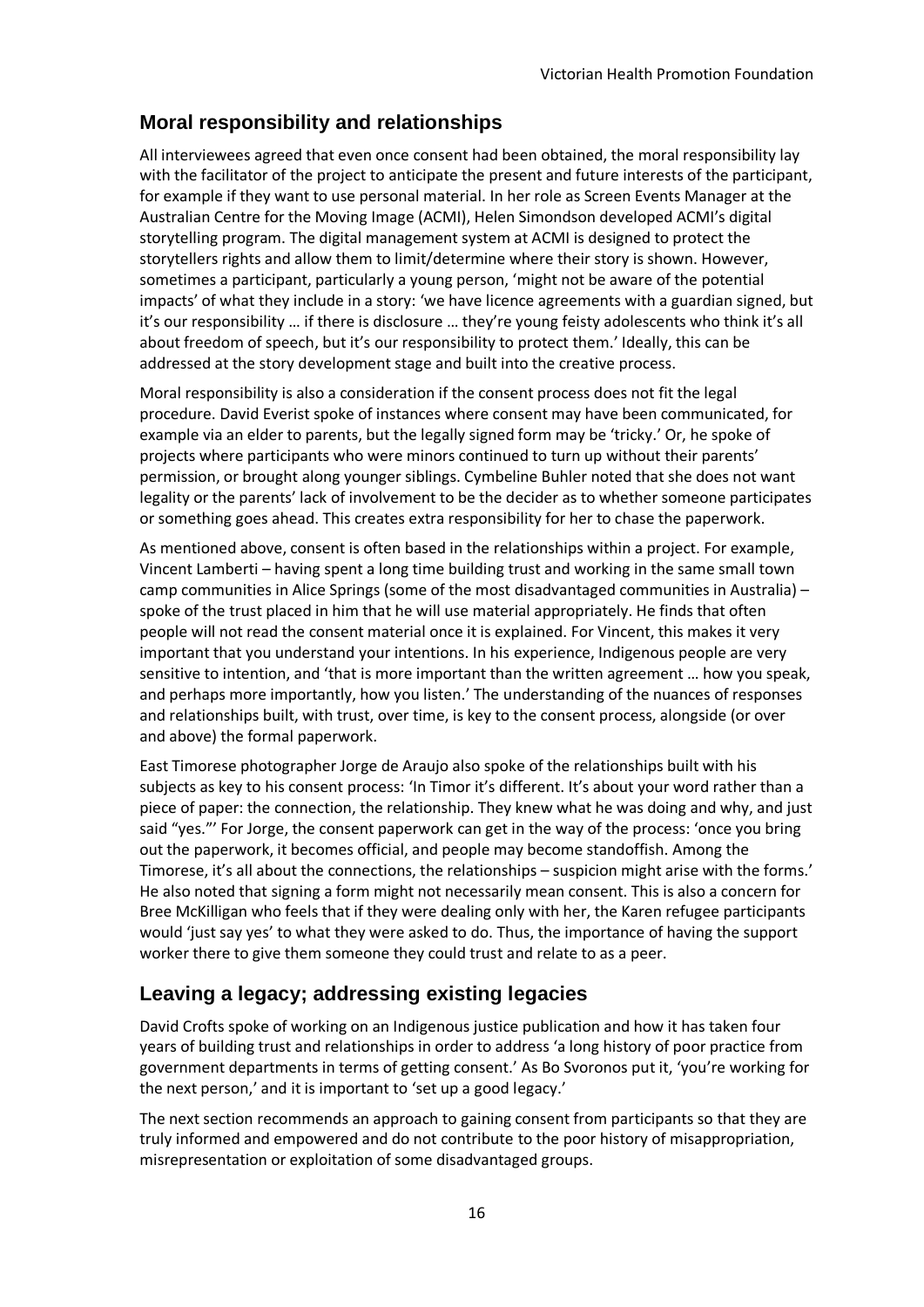### <span id="page-17-0"></span>**Section 4**

#### <span id="page-17-1"></span>**Guidelines for informed consent in community-based arts projects**

#### **1. Consider consent as part of the project's ethics and values**

- What are the underlying values of the project?
- How are those values reflected in the informed consent process?
- Have relevant protocols for obtaining consent been consulted?

#### **2. Negotiate consent in early consultations**

- Incorporate discussions on informed consent into early consultations with the project steering committee, community reference group or committee of elders as part of the discussions around project design.
- What role can this group play in the consent process? Assist with communication of consent? Be a contact point for withdrawal of consent?

#### **3. Include consent in project planning from the outset**

- What implications for consent does the form of the project have, according to the values on the matrix tool? (see Figure 1)
- What is the plan for obtaining informed consent throughout the project? What resources are required: interpreter? time? Does the project have them?
- How sensitive is the material being shared? How personal? Is it communally or individually owned?
- What happens with the material into the future? Storing, archiving, etc: who holds it?

#### **4. Ensure consent is clearly communicated and understood**

- How do you ensure each participant understands what they are consenting to?
- What resources will help?
- What are the particular needs of this group?
- Does the understanding of what will happen with the material extend into the future (e.g., with web-based material)?
- Has the whole process been fully explained to each participant in a way they understand, including creative processes, editing of participant's work, and so on?
- Will consent be revisited at any point during the project? How will participants be re-contacted should consent be required for future use?
- **5. Be aware of the moral and relational responsibilities in ensuring ongoing informed consent**
	- Be alert to the potential implications of the work produced for each person and discuss/negotiate any potential concern with the participant.
	- Even if consent has been given, 'if in doubt, leave it out'.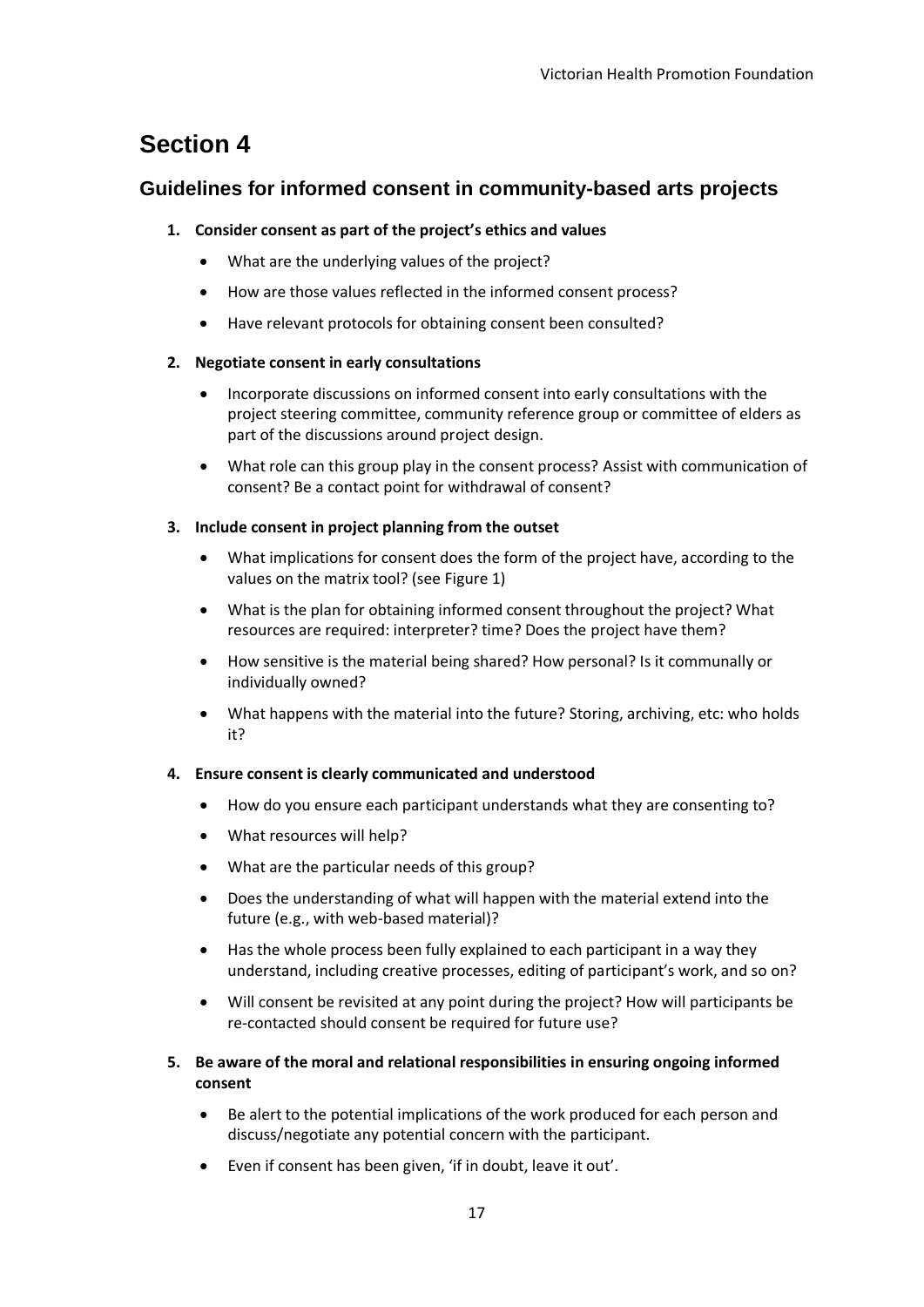- Honour the trust placed in you by participants in the consent process.
- **6. Create a positive legacy of informed consent in a community**
	- What is the history facing this group in regards to controlling their representation? How does this project address that?
	- What have these participants gained from this process in terms of having agency in their own representation, in this project and in the future?

#### <span id="page-18-0"></span>**Paperwork**

Initially, as part of this brief, we had intended to prepare a template consent form for community-based arts projects. However, because every project is different and would require adaptation of a form there is probably no 'ideal' consent form and instead we have compiled a list of key features of an effective consent form as identified through the research (see next page). Most interviewees said they either had their own consent template on file, or they adapted one from the organisation running the project or a resource organisation related to their artform (for example, CAAMA). Several people raised the possibility that a form might be worked on with the participants and/or the community reference group prior to being finalised, to ensure it is accessible, appropriate, and meaningful.

Approaches to presenting the consent paperwork varied among interviewees. David Crofts, Priscilla Pyett and Michelle Chiller spoke of presenting the paperwork early on, but making sure it is explained and accompanied by support materials, and that there is no expectation to immediately respond to it. Majid Shokor and Shahin Shafaei were reluctant to present the forms until the process had been experienced by the group, so they could experience what they were being asked to sign consent for. Cymbeline Buhler and David Everist had experienced the tension between what they considered an 'ideal process' (getting all consent forms back uniformly, early in the piece) with what would *actually* happen in a project, which was often much less straightforward.

Consent forms should be no longer than one page, but should be accompanied by support materials on the project. These might include examples of similar work, a description of the process, or more detail on the project itself. If there are other things for which permission will be sought (for example, evaluation), these would ideally all be on the one form. Above all, every effort should be made for the consent form to be a simple yet meaningful *part* of the informed consent process.

Finally, several interview subjects spoke of how the presenting of a form – while necessary – is an experience that may evoke different responses in people from different cultures. Working in disadvantaged communities or communities from cultural backgrounds other than English, David Crofts found that 'too much in the way of official forms and paperwork can really scare people – their experience of government is very different to our experience of government. The simpler, and less scary, the better.' Bree McKilligan stressed that presenting a form is a kind of enacting of a power relationship, and tries to find ways to do it in a friendly way, without making them 'other'. She asks: 'How are forms, bureaucracy and power enacted in their own country?' Priscilla Pyett emphasised that if someone cannot read or write, receiving a form can create anxiety and someone who is illiterate is unlikely to say so straight away. These possibilities can be anticipated in the design and presentation of the form so that individuals and communities do not feel intimidated or excluded by an impersonal, bureaucratic procedure.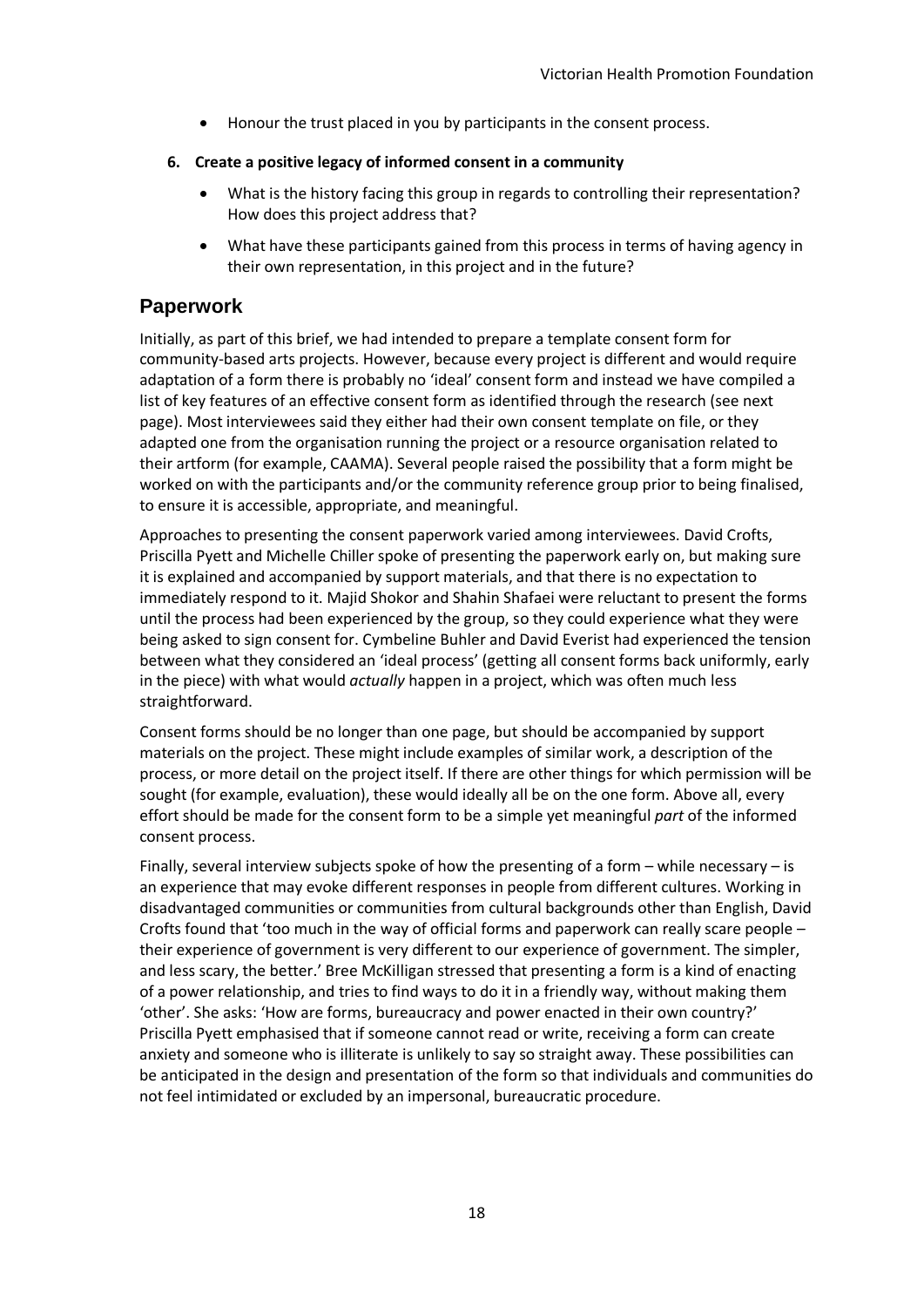#### <span id="page-19-0"></span>**Features of an informed consent form**

- 1. Form should be no longer than one page.
- 2. Work, if possible, with the local committee or elders to establish the appropriate tone, language, and things to offer and ask.
- 3. Make the form immediately accessible to the group, in appearance, tone, and via the support resources (e.g., interpreter) accompanying it. Does it need to be translated into other languages?
- 4. Make it clear *who* is asking for *what*, and what the process will be.
- 5. Ask for all necessary details (name, contact details, parent/guardian details, what is being consented to, etc) but only ask those questions that are necessary for the project. If questions not directly related to the project (such as religion or diet) are included, use an 'opt-in' option rather than multiple choice.
- 6. Are the values underpinning the project reflected in the form? For example, reciprocity and community ownership? Has the group had an opportunity to adapt the form according to their needs?
- 7. How is this form appropriate to the specific group? For example, if it is an Indigenous group, can a question be inserted offering options for the use of images should a participant pass away?
- 8. Make it clear whether, when and how consent can be withdrawn for the use of materials, and provide an accessible and approachable contact person for withdrawing consent.
- 9. The form needs to be 'talked through' (with an interpreter if necessary), and understanding established verbally with each person.
- 10. Negotiate and communicate what will happen with the forms after the project. Where will they be stored? Who will keep them secure?

#### <span id="page-19-1"></span>**Initial assessment matrix**

It is evident through the literature and the interviews that the earlier the scope of required consent is defined the smoother the development of the right consent form. Below is a suggested visual cue for the project managers and participants to use when defining the scope of consent that is required or tailoring the project to match the available achievable level of consent.

Imagine where your project sits on two axes.

One axis is a continuum from a single 'private' screening or exhibition outcome for participants or immediate community/family members through to a fully 'public' presentation over the internet, and unlimited reproduction of the content.

The second axis is the continuum from a 'personal' story or created artwork by an individual through to a full 'community' owned story or production with multiple rights owners and different levels of community 'permissions'.

When these two axes are crossed it forms four distinct quadrants. Positioning your conceived project in any of these quadrants will suggest different levels of consent.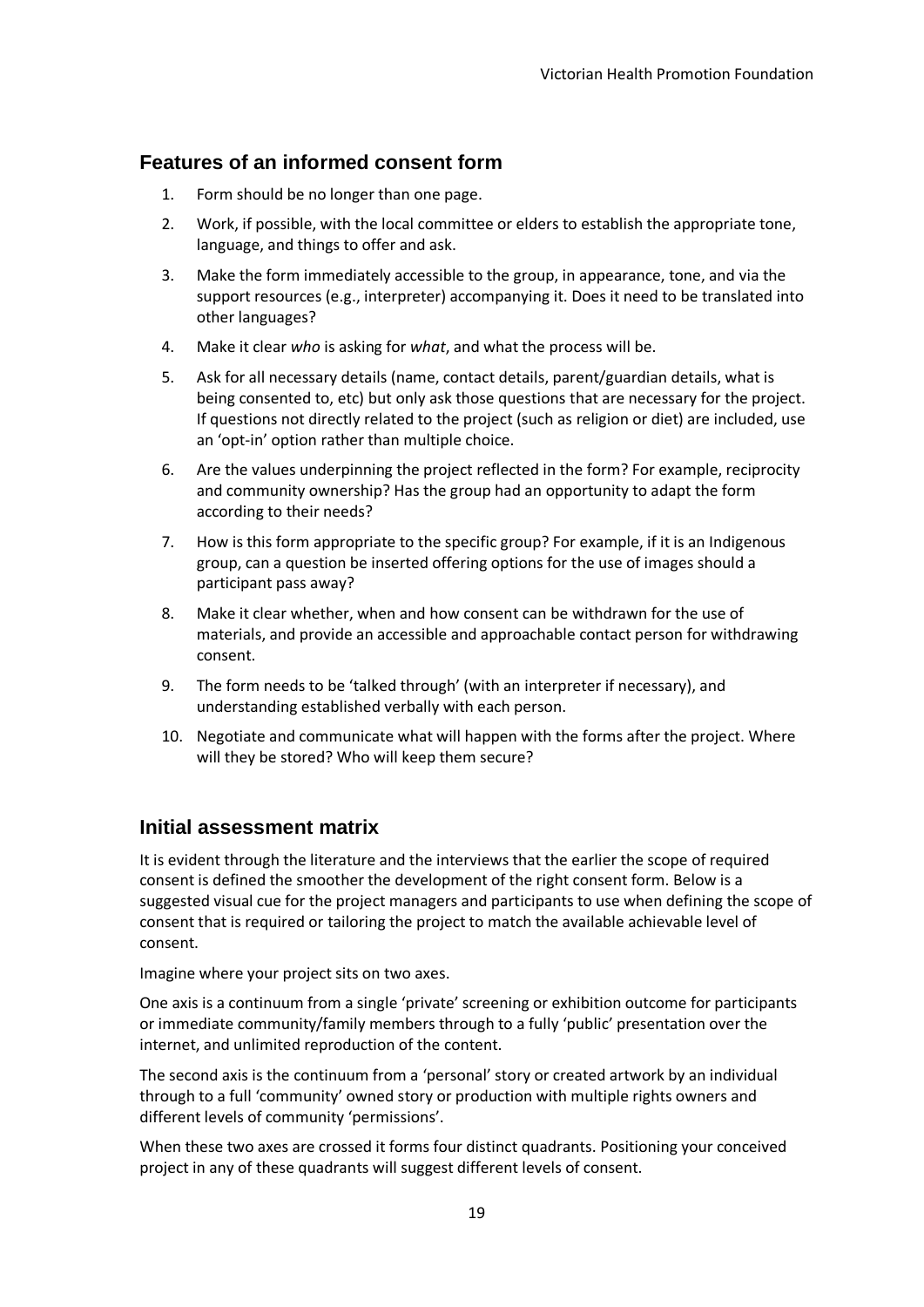

**Figure 1. Initial assessment matrix**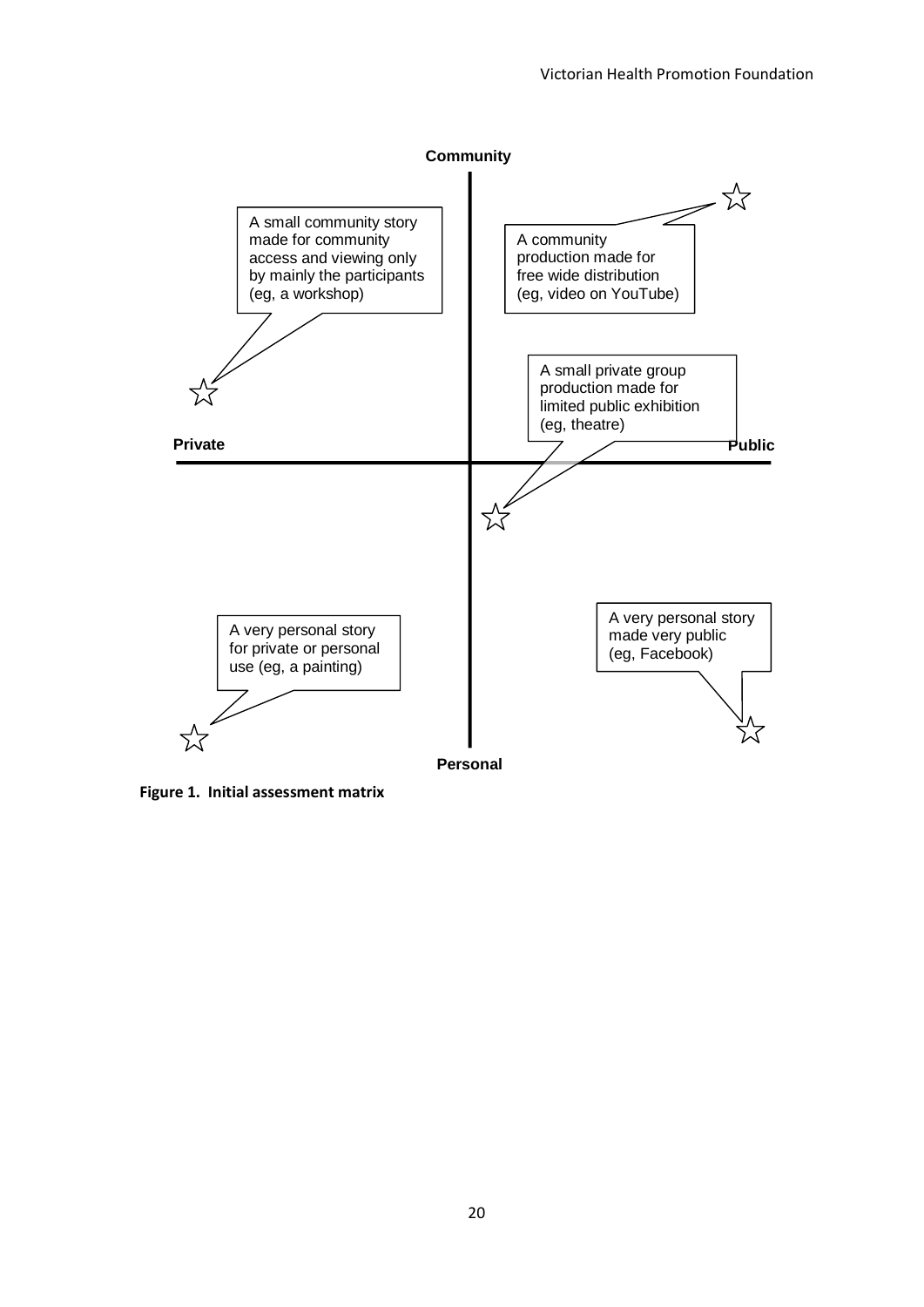# <span id="page-21-0"></span>**Conclusion**

The literature review and interviews for this project indicate that to be truly informed consent is a dual process involving a form to be signed, and an ongoing process of communication and negotiation. Many people interviewed emphasised the importance of the communication and negotiation process over the importance of the form itself; however, the consent form does offer an opportunity to spell out and incorporate clear thinking about issues of consent at the beginning of the project development process. Given the rapid development of online media, social networking and so on, opportunities to share and disseminate images, stories and information are increasing at a rate that often outstrips most people's comprehension. What foregrounding consent offers is an opportunity to make time to consider the implications of a chosen media in the context of the community involved, and involve the community in consideration of those implications.

Given that online media and multiplatforming are, as mentioned, rapidly growing, there is certainly scope for further work towards the development of specific templates and tools to use as guides for practice. The specific risks and nature of that environment are not spelled out in this report, partly because it was a small project, and it was not the focus of the practice of many of those professionals interviewed. This rather small project emphasised the parallel between consent and ethics, which strongly emerged from the interviews. With further research, perhaps in partnership with creative, multimedia and legal organisations, more work could be done towards the development of standard forms or templates in a way that was in accord with the media, values and resources of a project. This would need to facilitate an understanding of the potential of all media involved, now and into the future (keeping up with rapid change). Keeping a strong focus on values, protocols and issues of working with diverse groups, including disadvantaged groups or those with a history of misrepresentation and misappropriation, needs to be intrinsic to this process.

A tension emerged in some interviews that creativity, spontaneity and risk may be smothered or subsumed by too much focus on bureaucratic processes aiming (in part) to mitigate that risk. It must always be remembered that there needs to be space for unpredictability and risk in creative work. This project indicates that, ideally, processes of informed consent and creativity are not conflicting but may be holistic and interwoven.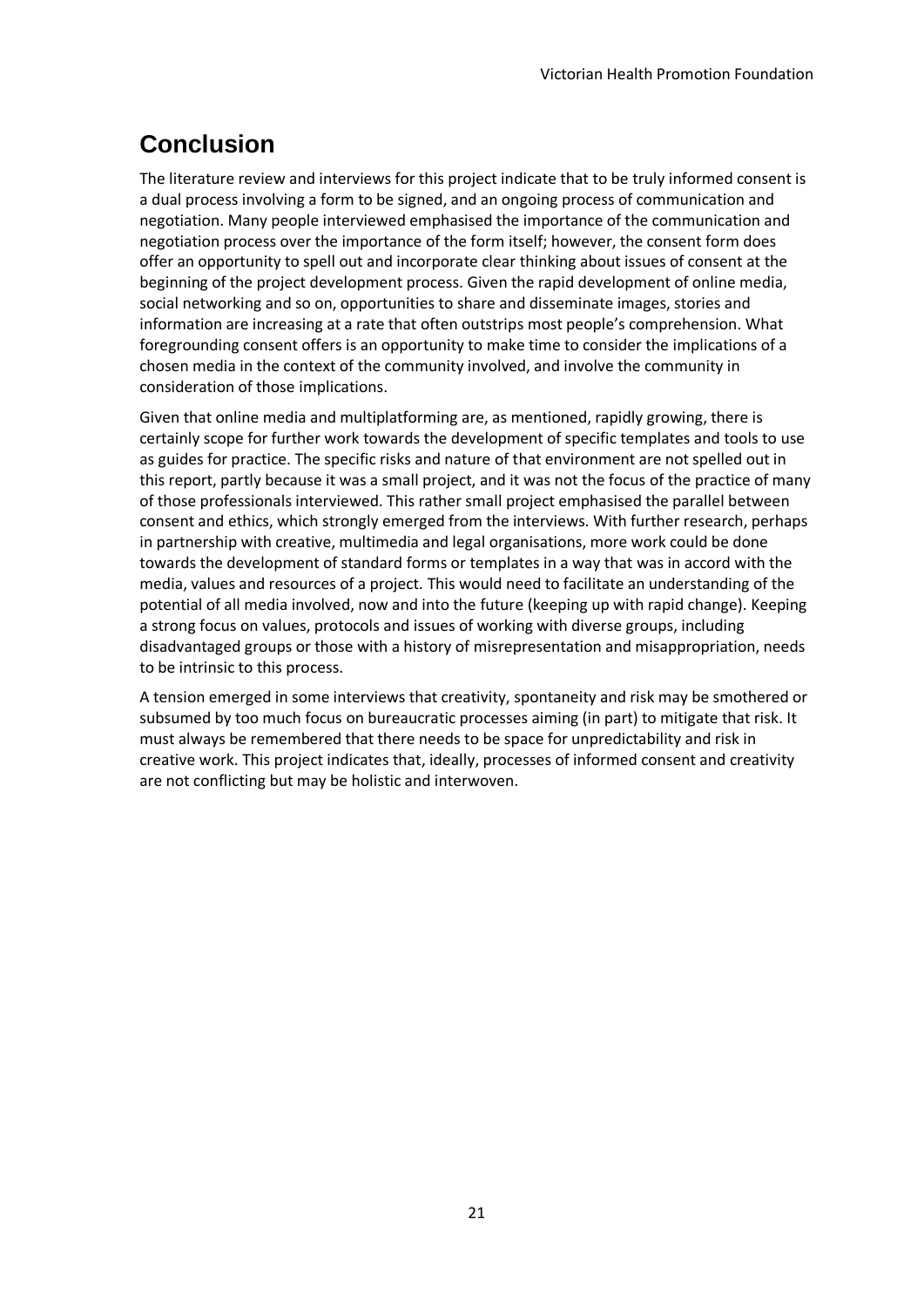## <span id="page-22-0"></span>**References**

Arts Victoria & VicHealth (in press). 'Making Art with Communities: A Work Guide'.

VicHealth (2009). 'Promoting Diversity through the Arts – Funding Guidelines, Arts Venues and Organisations Grant', VicHealth, Carlton South.